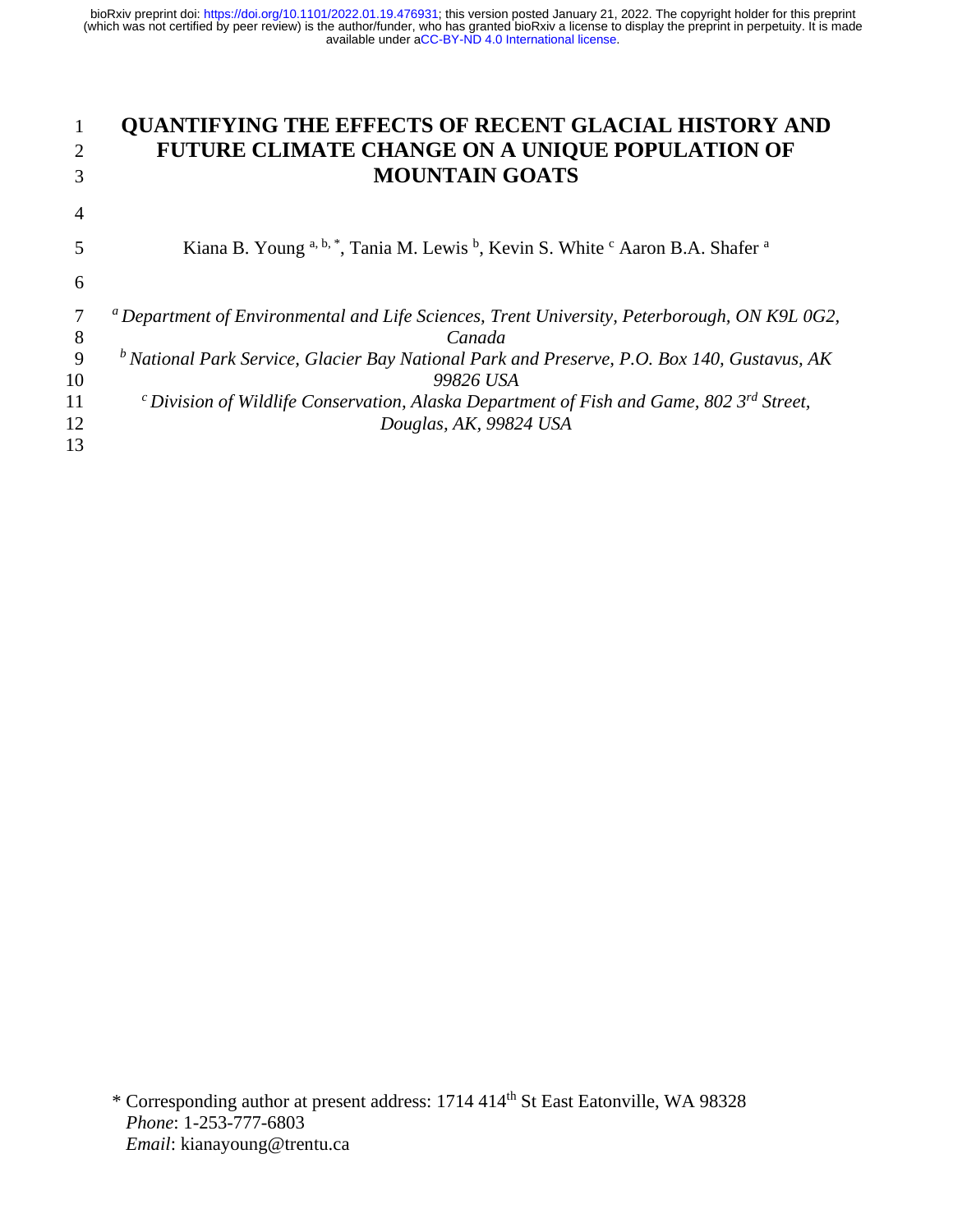### **Abstract**

- Human disturbance and climate change can impact populations by disrupting movement
- corridors and reducing important habitat. Characterizing how animals respond to such
- environmental changes is valuable for conservation as many species, especially habitat
- specialists, can experience reduced genetic diversity when deleterious habitat change occurs,
- leading to an increased likelihood of extirpation. Mountain goats (*Oreamnos americanus*)
- exemplify this conservation challenge; their geographically isolated habitat can inhibit gene
- flow, making them susceptible to population declines in the face of anthropogenic-induced
- landscape change. To facilitate biologically informed population management of mountain goats
- in Glacier Bay National Park, Alaska, we characterized the fine-scale genetic population
- structure and examined how future climate change could impact the population density of these
- mountain goats. We used DNA samples to estimate diversity and depict the genealogical history.
- Climate response models allowed us to simulate changes to suitable habitat and predict how this
- might influence future population structure. Our results indicated that three genetically distinct
- subpopulations exist in Glacier Bay and that the population structure is reflective of the historic
- landscape patterns. Climate modeling predicted that demographic productivity was likely to be
- reduced for all subpopulations; additionally, we found that climate change likely degrades the
- suitability of movement corridors that facilitate gene flow between subpopulations, ultimately
- increasing the cost of travel. Understanding such fine-scale patterns are key to managing
- subpopulations, particularly with impending changes to the landscape.
- 

**Keywords:** biogeography, population genetic structure, landscape genetics, gene flow, mountain

goat, Alaska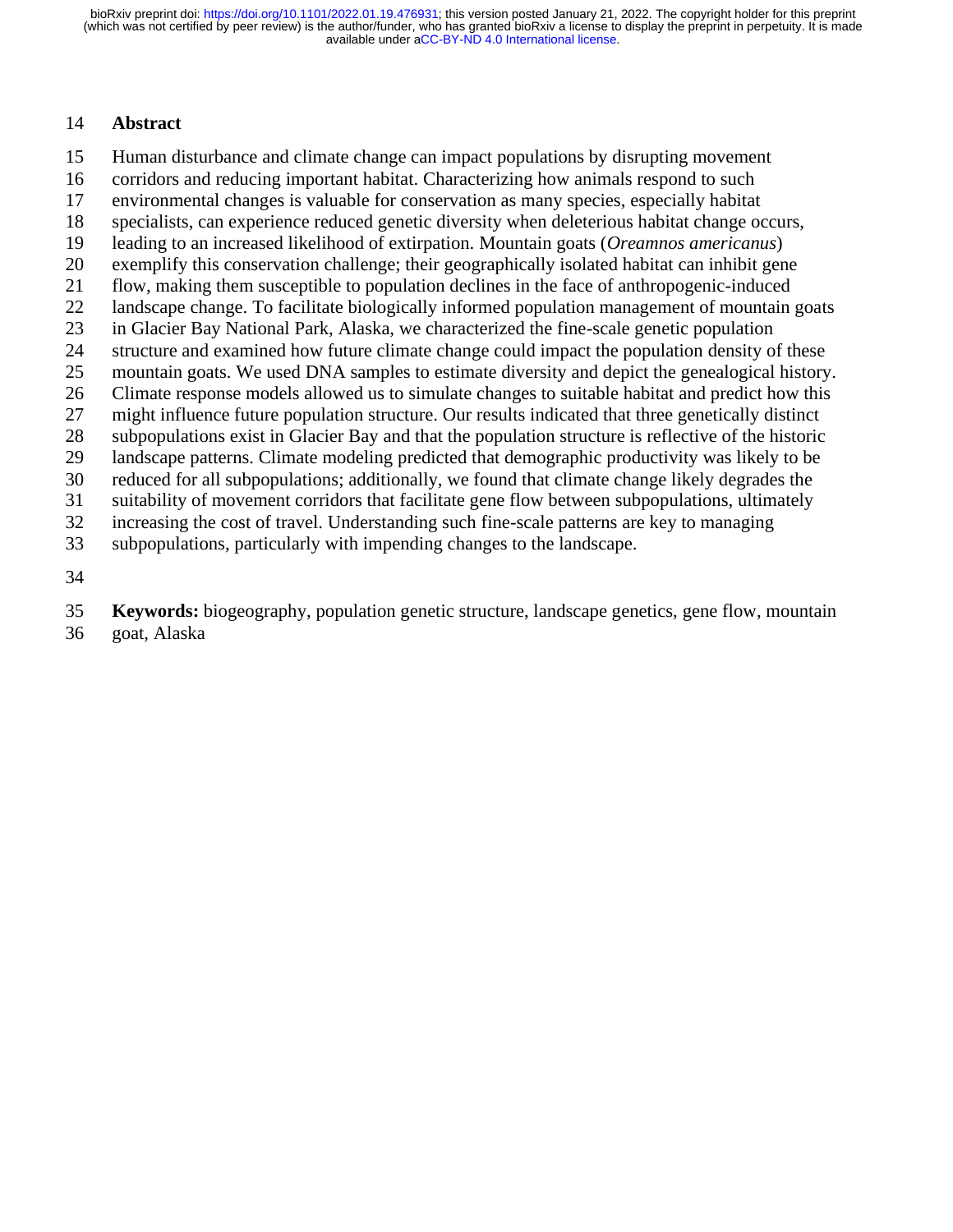### **1. INTRODUCTION**

 The colonization of landscapes is a central question in biogeography (Lomolino et al. 2017) that can often be revealed by mapping the genetic diversity and differentiation of populations. For example, plotting genetic diversity across the landscape can retrace the route individuals took (i.e. stepping-stone model; Kimura and Weiss 1964, Baltazar-Soares et al. 2020), while more complex models can estimate divergence times and infer population size changes (i.e. Csilléry et al. 2010). When colonization follows a disturbance, quantifying the genetic response can aid in predicting changes to the demography of that population as the landscape continues to change. This information can help inform management decisions, for example, by minimizing disturbance to those subpopulations with lower genetic diversity (Bouzat 2010, Stronen et al. 2019).

 Landscape disturbances come in a variety of forms, and while each type of disturbance has unique characteristics, there are similarities between regimes (Newman 2019). Glaciation and subsequent deglaciation events provide opportunities to learn about animal movement across broad scales (Hewitt 1999). The most recent large-scale ice age, during the Pleistocene Epoch, ended around 11,700 years ago, and led to a range of species' responses, particularly in North America (Lister 2004, Pearson 2013, Bibi and Kiessling 2015, Puzachenko and Markova 2019). During the Last Glacier Maximum, two major refugia existed in western North America: Beringia and the Pacific Northwest (Hultén 1937, Pielou 1991). While those areas are widely accepted as refugia for species during this ice age, there is evidence of additional, smaller refugia along coastal Alaska and British Columbia (Shafer et al. 2010). Beyond the major ice ages, smaller-scale glaciation events have also occurred in North America. Notably, Glacier Bay National Park and Preserve (GBNPP), located in Southeast Alaska, experienced a small glaciation event, a product of the Little Ice Age, only ~300 years ago (Connor et al. 2009). The native wildlife was forced to leave the area that is now Glacier Bay fjord to escape the advancing glacier. Glaciers have since retreated, allowing flora and fauna to recolonize the landscape (Milner et al. 2007, Boggs et al. 2010).

 The origin of many recolonized species in GBNPP is unknown. Brown bears (*Ursus arctos*) and black bears (*Ursus americanus*) recolonized GBNPP from both the northeast and northwest after the Little Ice Age with Glacier Bay fjord and glacier-covered mountains acting as barriers to dispersal (Lewis et al. 2015, 2020). While other mammals might have recolonized in a similar way, the habitat associations of a species likely play a role in their movement across the landscape. Bears, for example, might travel along coastlines or through forests, while alpine ungulates such as mountain goats (*Oreamnos americanus*) likely select high elevation, mountainous terrain leading to different movement patterns (Rice 2008). However, marine waterways and steep glacier covered mountains or icefields likely inhibit movement of mountain goats. Interestingly, while mountain goat habitat selection models suggest avoidance of glaciers in coastal Alaska (Shafer et al. 2012), both expert opinion and landscape modeling suggested a minimal effect of glaciers on movement in the Cascade Mountains (Shirk et al. 2010).

 Reconstructing the historical colonization of a species can help predict future movements in response to disturbance and is particularly relevant as land management agencies develop plans to mitigate impacts to vulnerable and climate sensitive wildlife populations. Climate change is expected to result in widespread changes in glaciers and landscape configurations and learning about those processes in a place like GBNPP, where major deglaciation has occurred in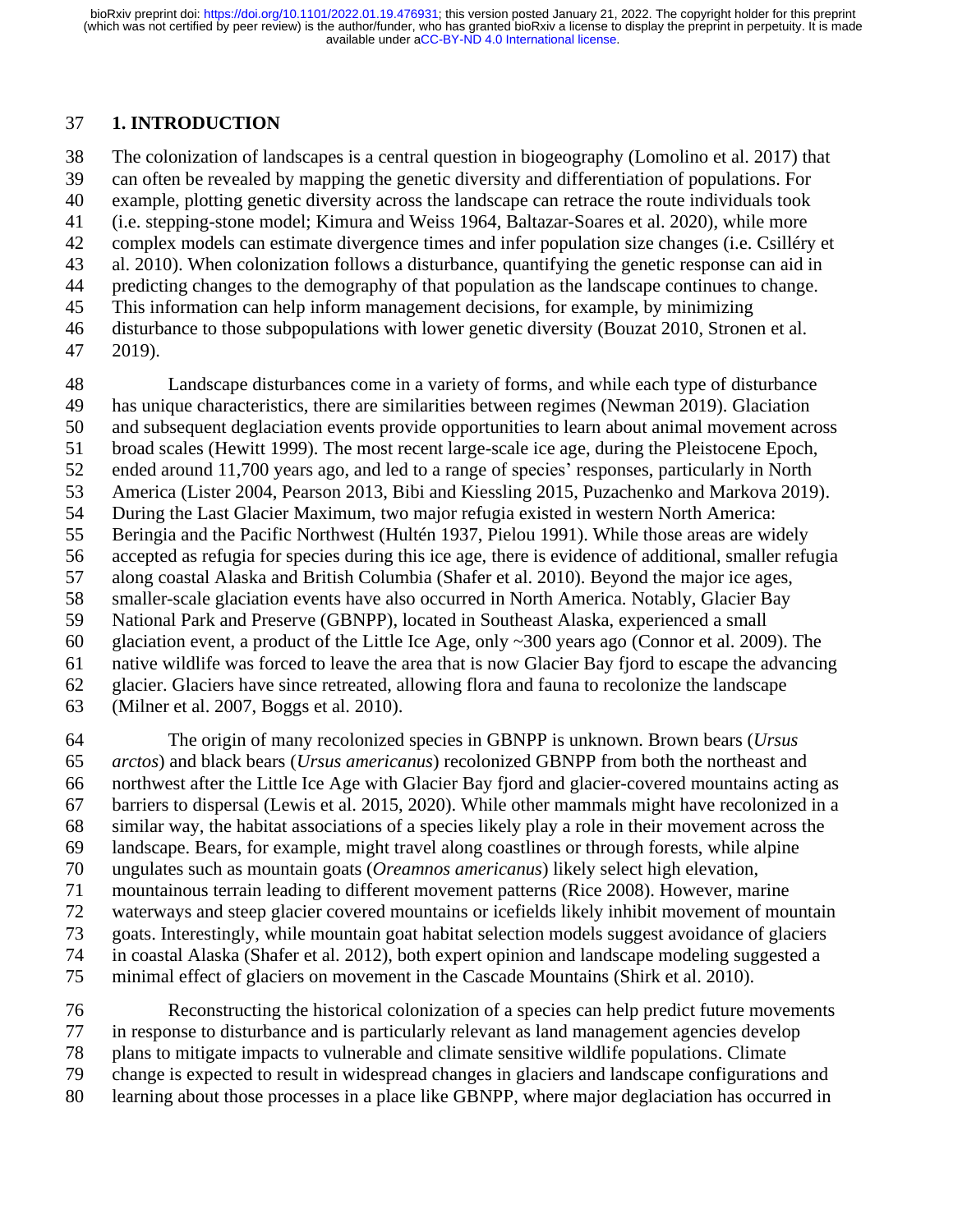- recent times, provides an important opportunity to gain insights about how predicted climate
- change may impact ecological systems more broadly. Here, we used non-invasive genetic
- samples to examine the population genetic structure of mountain goats in and surrounding
- GBNPP. We use a Bayesian computational approach to reconstruct the demographic history and
- climate projections to model how these subpopulations and movement corridors might be
- impacted by climate change.
- 

### **2. METHODS**

*2.1 Study area and sample collection*

Glacier Bay National Park and Preserve is located in Southeast Alaska and is characterized by

glacial- and river-made valleys surrounded by mountain peaks and fjords (Boggs et al. 2010).

Within the boundary of GBNPP, four mountain goat study areas were identified based on

geographic patterns of distribution, abundance, and management interest. These study areas were

- Mount Wright, Tidal Inlet, Marble Mountain, and Table Mountain (Figure 1). We included
- samples from the adjacent Haines-Skagway and the Bering Glacier areas (Figure 1). These latter
- two areas were studied because they were considered putative source populations for Glacier
- Bay.

During the summers of 2017 through 2020, we collected pellet samples from GBNPP.

Once a pellet group was determined to be fresh using protocols from Poole et al. (2011), we

swabbed the outside of multiple pellets from the same pellet group and stored the swabs in a vial

of Longmire's solution, a lysis buffer designed to preserve DNA and prevent contamination

(100mM Tris, 100mM EDTA, 10mM NaCl, 0.5% SDS, 0.2% sodium azide). Samples were

stored at -20 degrees C. Tissue samples adjacent to GBNPP were collected by Alaska

Department of Fish & Game (ADFG) through harvest and research sampling following field

sampling methods described in Shafer et al. (2011) and White et al. (2021a, 2021b).

- *2.2 DNA extraction and lab methods*
- DNA was extracted using a Qiagen DNeasy Blood and Tissue Kit (Qiagen Inc., Valencia,
- California, USA), following the manufacturer's protocols. We amplified 17 polymorphic
- microsatellites over 3 multiplex PCR pools using previously published non-invasive genotyping

protocol (White et al. 2021a). We used the software program Geneious (v 10.1.2, Kearse et al.

- 2012) to manually call alleles requiring a minimum strength of 250 RFUs. Pellet samples were
- genotyped in triplicate and samples where fewer than two of the replicate genotypes matched
- were dropped following the approach of White et al. (2021a). Samples with genotypes less than

80% complete were dropped from the analysis. Positive and negative controls were included in

- all steps.
- *2.3 Genetic variation*

We used the R package ALLELEMATCH (Galpern et al. 2012) to determine if individuals were

- sampled multiple times (alleleMismatch = 2). To test for deviations from Hardy-Weinberg
- Equilibrium (HWE) and linkage disequilibrium (LD), we used the R package genepop (Rousset
- 2008). We checked for allelic dropout using the program Micro-Checker (v2.2.3 Van Oosterhout
- et al. 2004). For each study area we estimated the mean and private allelic richness using ADZE.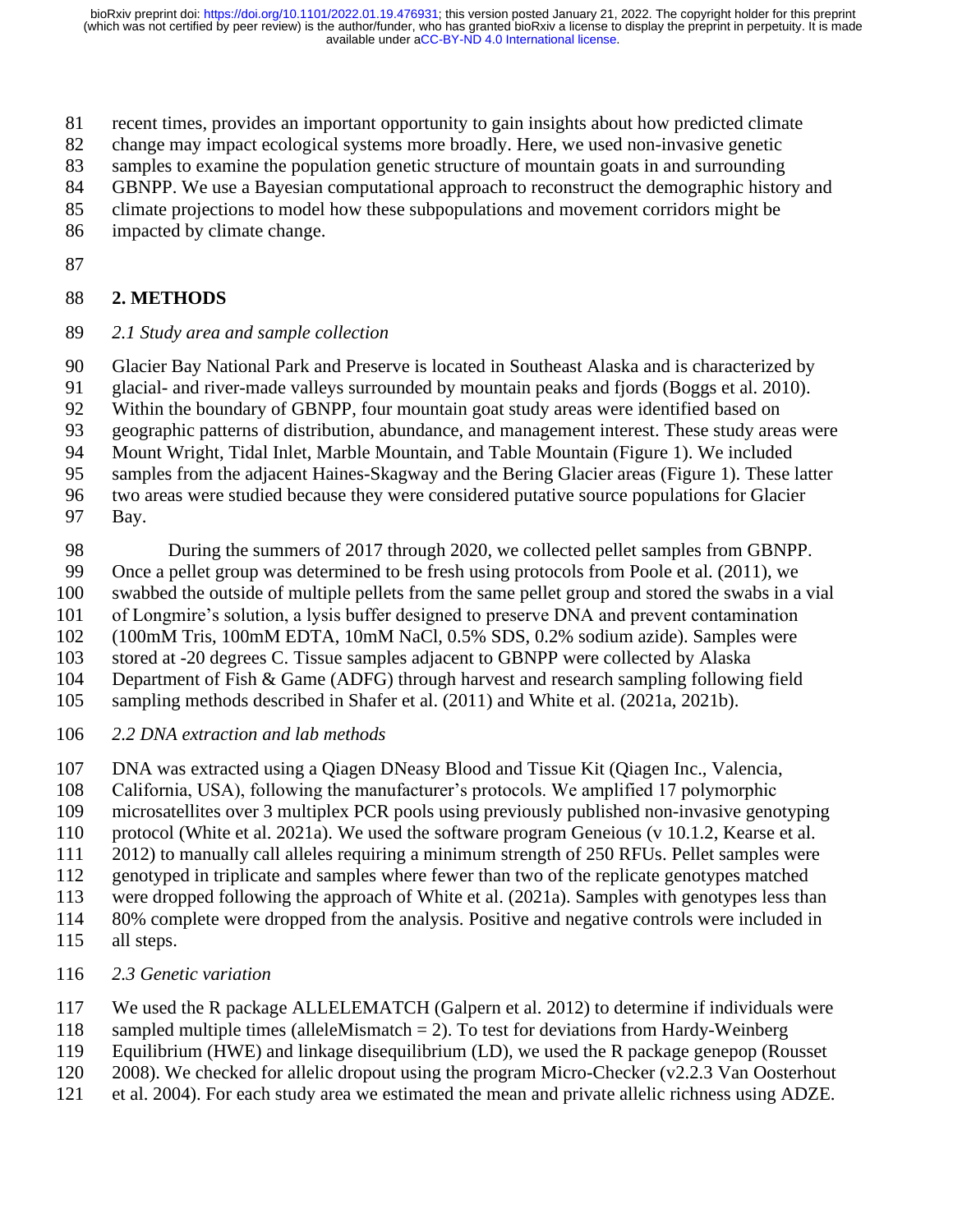GENHET (Coulon 2010) and adegenet (Jombart 2008) were used to estimate individual- and

subpopulation-level heterozygosity, respectively. We estimated the effective population size (*Ne*)

using NeEstimator (v2.1, Do et al. 2014), and used the program SPAGeDi (Hardy and Vekemans

2002) to calculate the *FST* and Nei's *D.* We calculated spatial autocorrelation using the parameter

Moran's *I* at 5 km distance bins.

### *2.4 Population structure and demographic history*

We visualized clusters of samples using a principal components analysis (PCA) and plotted

individual principal component scores against latitude and longitude as a proxy for isolation-by-

distance. The Bayesian clustering program STRUCTURE (Pritchard et al. 2000, Falush et al.

2003, 2007, Hubisz et al. 2009) was used to identify subpopulations using the admixture model

132 with independent runs from K=1 to K=20 and a burn-in period of 5 x  $10^5$  and 1 x  $10^6$  MCMC iterations. We used a combination of Evanno et al. (2005) and Puechmaille (2016) methods

134 determine the optimal K. Admixed individuals were considered when  $q < 0.8$ .

The Bayesian approximate computation software DIYABC (v2.0, Cornuet et al. 2014)

was run to reconstruct the demographic history both within GBNPP and GBNPP and adjacent

populations (Bering Glacier and Haines-Skagway) where we assessed four different

138 recolonization scenarios (Figure S1, S2). We simulated 1 x  $10<sup>5</sup>$  datasets for each scenario and

recorded the following summary statistics: mean number of alleles, genic diversity, mean Garza-

Williamson's M, and *FST*. Parameters were adjusted based on their posterior distribution and the

 optimal model was selected by using measures of posterior probabilities of scenarios. Time estimates in number of generations were converted to years by multiplying by a generation time

of 6 years following Martchenko et al. (2020).

## *2.5 Climate change predictions*

 We used a population model developed by White et al. (2018) to simulate demographic responses of each genetically distinct subpopulation to predicted changes in climate. This approach simulates climate effects by modeling how changes in mean July/August temperature and total annual snowfall [derived from precipitation as snow (PAS)], influence sex- and age- specific survival (White et al. 2011); a key predictor of population performance (Hamel et al. 2006). Temperature and PAS predictions were generated with the ClimateNA software package (v5.10, Wang et al. 2016), and baseline values were calculated by taking the average temperature and PAS over the past 20 years. Five GCM models were used to predict the changes in temperature and PAS: CCSM4, GFDL-CM3, GISS-E2-H, IPSL-CM5B-LR, and MRI-CGCM3 ( White et al. 2018). For each model we considered two emission scenarios (RCP 4.5 and RCP 8.5), and predicted out to year 2025, 2055, and 2085. Snowfall variability was modeled using total annual snowfall measurements collected at the Gustavus Airport during 1965-2019. Subpopulation size for each study area was derived based on aerial survey data collected during 2012 (Lewis and White 2015) and adjusted for sightability bias following analytical methods described in White et al. (2016). The stable age distribution was used to determine the age and sex structure for each initial population size following White et al. (2018). Age-specific density dependent fecundity and kid survival was also parameterized as per White et al. (2018). We ran 162 each model 1000 times and calculated how many times the subpopulation size fell below  $N = 2$  by the year 2085 to estimate the probability of quasi-extinction, a general metric of population performance over time.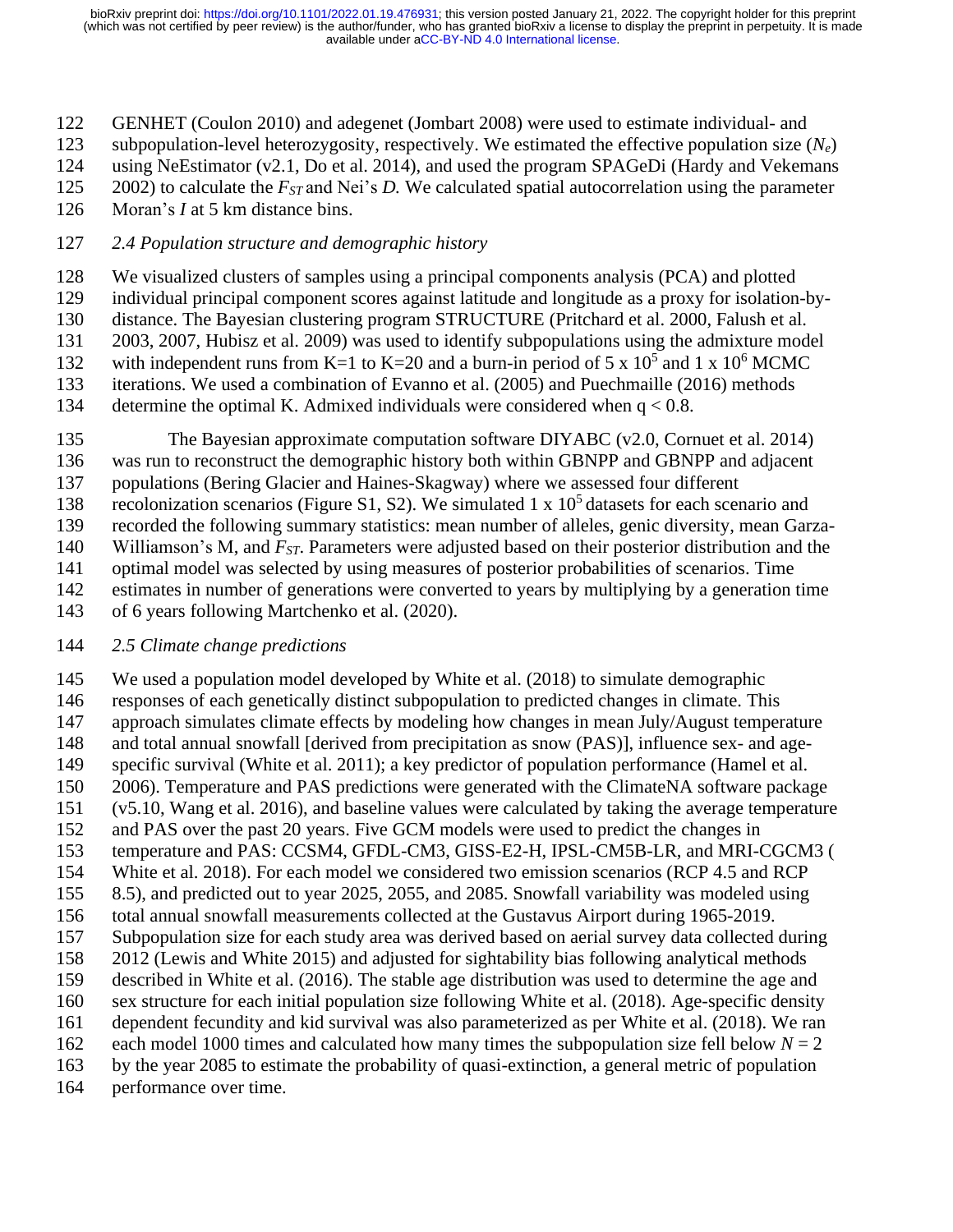We used ecological niche modelling (ENM) and Least Cost Path (LCP) analysis to predict how movement corridors might change in response to climate change. We used coordinates of both the invasive and non-invasive research samples collected in the field combined with a suite of climate raster data layers. The current and future cost landscape rasters were created using the ENM software Maxent (v3.3.3, Phillips et al. 2006) and ArcGIS Pro (v 2.6.3) software. We evaluated the predictive capability of the model using cross-validation methods with 75% of the samples as training samples to build the model; the remaining 25% of the samples were omitted from the model building process and later used to test the model. We ran the model using a variety of combinations of parameters and compared Area Under the Curve (AUC) to measure model performance. We used 19 bioclimatic variables, downloaded from WorldClim [\(https://www.worldclim.org/\)](https://www.worldclim.org/) for current climate data. Additionally, we used landcover type and digital elevation model (DEM) rasters downloaded from the United States Geologic Survey database (https://apps.nationalmap.gov/downloader/#/). The DEM raster was used to calculate the heat load index which is a measure of the incident radiation in a location based on the slope and aspect; this attribute has previously been found to affect mountain goat space use (Shafer et al. 2012) and is subject to change with climate. All layers had a resolution of 30 arc-seconds. A jacknife test of variable contributions was used to determine which variables contributed to the model; variables that did not contribute were removed and the model was re- run. Future climate variables were downloaded from the GCM Downscaled Data Portal (http://www.ccafs-climate.org/data\_spatial\_downscaling/). We used the Representative Concentration Pathways models RCP 4.5 and RCP 8.5 from the GFDL\_CM3 model projected for the year 2080 (Donner et al. 2011), used in the IPCC Fifth Assessment Report (Shukla et al. 2019).

 To calculate the LCP between the locations of each research sample collected in northern Southeast Alaska, we used the R package 'gdistance'(van Etten 2017). Least cost path matrices were produced and compared for current, future (year 2085) under the RCP 4.5 scenario, and future (year 2085) under the RCP 8.5 scenario. We compared the cost distance to the genetic distance parameter Moran's *I* to determine how the genetic distance changed as the spatial LCP distance increased and the cost distance to the Euclidean distance to compare the cost and distance values. We used a multiple regression on distance matrices (MRM) method in the R package 'ecodist' (Goslee and Urban 2007) that used Euclidean distance and current LCP distance as predictor variables, with the genetic distance as the response variable.

## **3. RESULTS**

### *3.1 Population genetic diversity statistics*

 A total of 68 unique samples from pellets in all four sampling areas in GBNPP were genotyped at 17 polymorphic microsatellites (Table 1). An additional 69 (3 pellet, 66 tissue) samples were added from areas surrounding the GBNPP focal areas to investigate connectivity of mountain goats across the GBNPP boundary. Nei's *D* between the sampling areas ranged from 0.01 to 0.18 with the lowest levels of genetic differentiation between Mt. Wright and Tidal Inlet and the highest between Marble Mountain and Table Mountain (Table 2). The PCA showed clustering of individuals according to sampling area, but Mt. Wright and Table Mountain samples overlapped (Figure 2A). The first principal component versus latitude and longitude analysis did not show a 208 clear relationship ( $p > 0.05$ , Figure S3); however, an IBD and spatial autocorrelation pattern was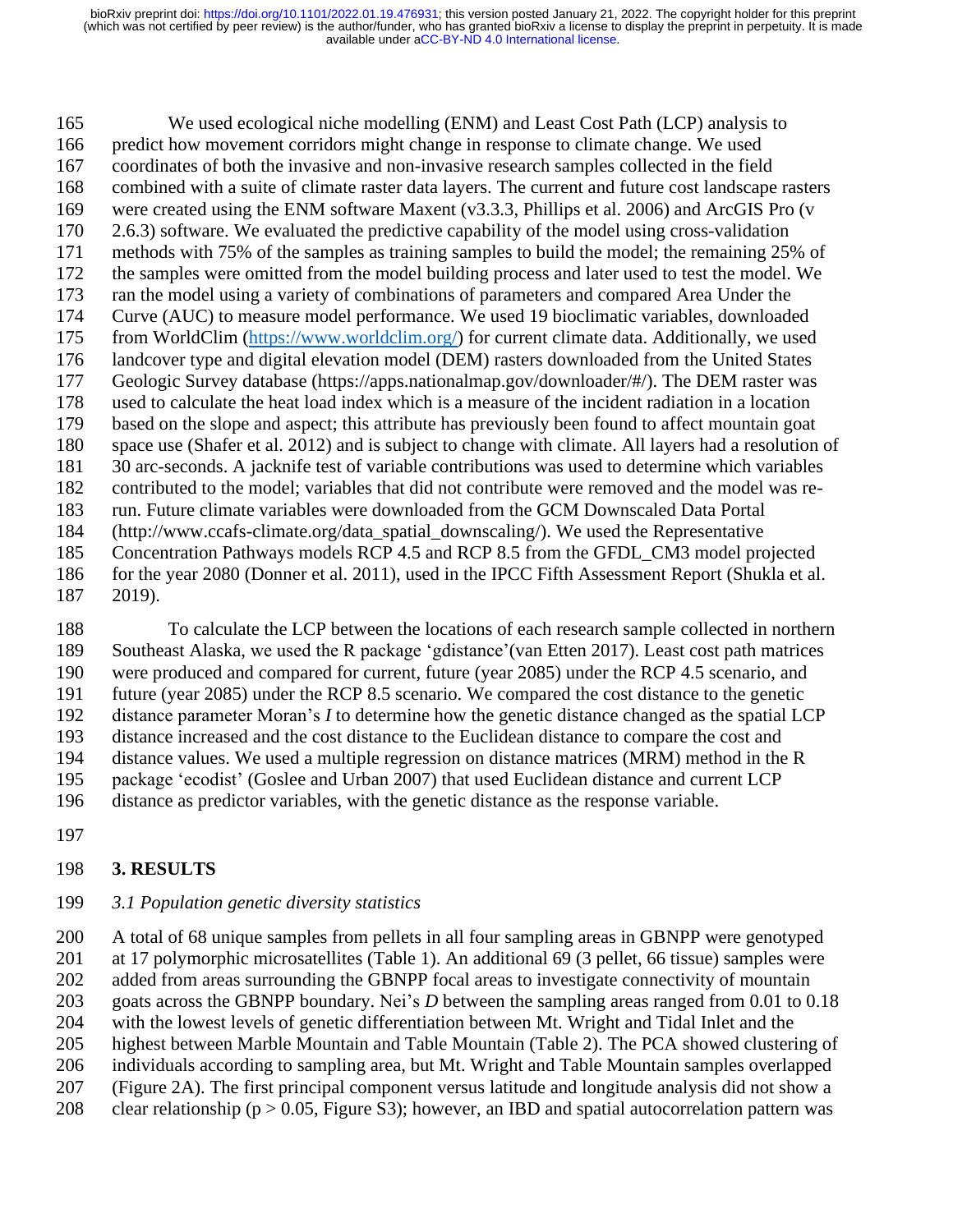- present, with genetic relatedness decreasing slightly as spatial distance increased (Figures S4,
- S5). There was no correlation between *HO*, *FIS*, and *N<sup>e</sup>* and longitude or latitude in GBNPP
- (Figure S6).
- *3.2 Population structure and demography*
- STRUCTURE analysis supported three distinct subpopulations of mountain goats in GBNPP
- (Figure 2B, S7). When surrounding individuals were included in the analysis 5 subpopulations
- were detected, the same three within the GBNPP boundary and two intermixed subpopulations
- northeast of GBNPP (Figure 2B, S8). The amount of admixture was lowest for the three GBNPP
- subpopulations (proportion of individuals that were admixed: 0.16-0.33) and highest for the
- subpopulations to the north (0.38-0.41, Table S1). Demographic modelling indicated that within GBNPP, the Table Mountain subpopulation split off first ~7,920 years ago (95% CI: 3,102-
- 37,500). Following that split, the Tidal Inlet/Mt. Wright subpopulations split from Marble
- Mountain ~1,050 years ago (95% CI: 524-7,080; Figure S1 Scenario 2). Results from the broad
- scale demographic analysis indicated that GBNPP mountain goats split off most recently from
- the Northeast in the Haines-Skagway area ~12,480 years ago (95% CI: 5,460-45,600; Figure S2
- Scenario 1).
- *3.4 Climate change population modeling*
- Subpopulations showed numeric declines under all climate scenarios. For all four sampling
- areas, the CCS and GFDL GCMs under the RCP 4.5 emissions scenarios showed subpopulations
- reaching quasi-extinction by the year 2085 (Table 3). The CCS, GDFL, and ISPL GCMs showed
- subpopulations reaching quasi-extinction for all runs in the RCP 8.5 scenario (Table 3). The
- optimal Maxent model (AUC = 0.942) was based off 118 sample locations and included 13
- environmental variables (Table S2) and indicated that the ecological niche for mountain goats in
- Southeast Alaska, given their current location and these environmental layers, is reduced in response to climate change (Figure 3A). The mean cost of travel between all individuals for the
- 234 current LCP analysis was  $1.84 \times 10^6$ ; conversely, mean cost of travel between all individuals for
- 235 the future RCP 8.5 LCP analysis was  $1.40 \times 10^{16}$  (Figure 3B). Multiple regressions indicated that
- 236 geographic distance is negatively correlated with Moran's  $I (R^2 = 0.22, p < 0.01)$ , while
- including LCP did not improve the model fit (Table S3).
- 

# **4. DISCUSSION**

## *4.1 Patterns of genetic differentiation*

 Alaska has a dynamic geologic history with multiple glaciation events that have shaped the current landscape and biodiversity (Svenning et al. 2015, Antonelli et al. 2018). Our results

- suggest that the mountain goats in GBNPP originated from a local source population in
- Southeast Alaska rather than dispersing from Southcentral Alaska, or more distant refugial
- populations. Shafer et al. (2011) provided evidence for a hot spot of mountain goat genetic
- diversity around Haines, Alaska with peripheral populations appearing to radiate to the
- surrounding areas. We hypothesize that the common ancestors of GBNPP mountain goats likely
- originated from this area before splitting off and colonizing GBNPP after the Last Glacial
- Maximum. The grouping of outer coast Table Mountain subpopulation with two samples from
- Yakutat indicate that mountain goats in that area could also have a route north of the park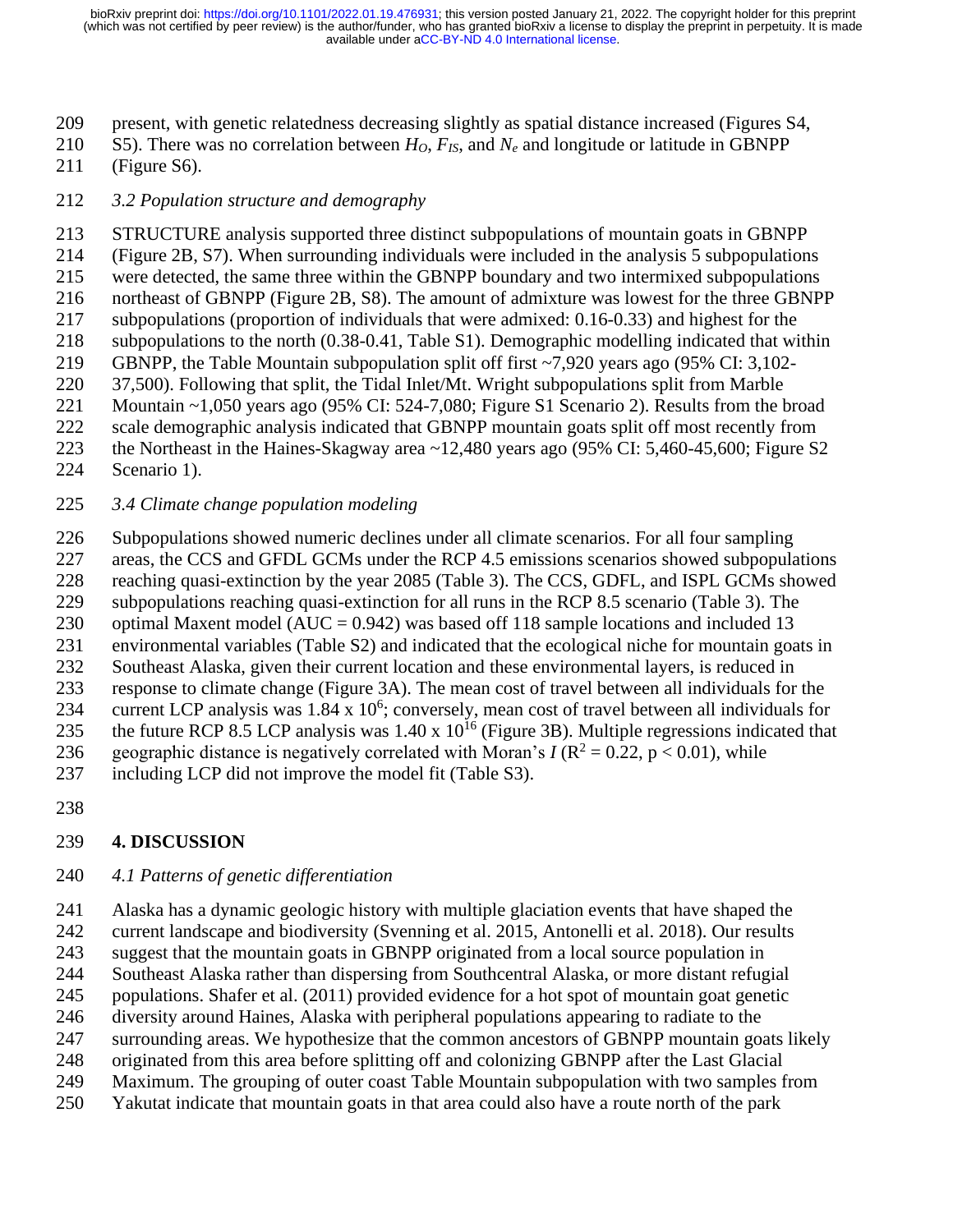boundary that followed the coast down to Table Mountain. The demographic analysis indicated that GBNPP was likely colonized by mountain goats between the retreat of the Last Glacial Maximum and the early stages of the Holocene. Consistent with this is data suggesting many mammalian species colonized northern Southeast Alaska during this period, including rodents (Runck and Cook 2005), mustelids (Cook et al. 2001), carnivores (Klein 1965), and ungulates

 (Klein 1965, MacDonald and Cook 2009). During this time, glaciers still filled many of today's fjords, allowing for the possibility of a more direct route of colonization across the landscape.

 Mountain goats in GBNPP exhibit some subtle patterns of IBD and spatial autocorrelation, which has been shown with other mountain goat populations, (Shafer et al. 2011, Parks et al. 2015, White et al. 2021a). The IBD patterns and lack of a PC versus latitude and longitude relationship indicates a relatively rapid wave of colonization across GBNPP, which is not unexpected at a small scale. Mountain goats exhibit female philopatry which results in patterns of closely related individuals staying together (Côté and Festa-Bianchet 2008). These 264 patterns along with low  $N_e$  values suggest that genetic drift is the main driver of genetic diversity for these mountain goat subpopulations. Mountain goats are alpine specialists and have the unique ability to traverse across steep, rocky 'escape terrain' that most predators cannot access (Côté and Festa-Bianchet 2008, Shafer et al. 2012). Beyond the mountainous and forested landscapes, GBNPP is also made up of numerous deep inlets and fjords which likely act as barriers to contemporary mountain goat movement. Similar to what has been found for brown and black bears (Lewis et al. 2015, 2020), the recently deglaciated Glacier Bay fjord isolates subpopulations unless there is suitable habitat to facilitate movement around the fjord.

 On the west side of Glacier Bay, mountain goats are consistently observed on Marble Mountain, despite its isolated geographic position relative to other groups of mountain goats (Lewis and White 2015). Marble Mountain had the lowest estimated genetic diversity and 275 smallest estimated population size  $(n = 49)$ ; Lewis and White 2015); with few neighboring mountains inhabited by mountain goats, the amount of gene flow is likely decreased causing this reduction in genetic diversity (e.g. Shirk et al. 2010). Additionally, gene flow is not only a function of distance, but also population size, further causing small subpopulations, like that of Marble Mountain, to experience low gene flow and genetic diversity (Frankham 1996). Interestingly, clustering analysis showed that two of the study areas (Mt. Wright and Tidal Inlet) are not genetically distinct from one another, indicating that gene flow between the study areas is either currently ongoing, separation has occurred recently, or that colonization was recent. A 2 km wide fjord separates these two areas but was covered in ice in the late 1800s and movement between them was likely more feasible during that time.

## *4.2 Response to climate change*

 Mountain goat populations are projected to be negatively affected by climate change (White et al. 2011, 2018) and our demographic simulation analyses suggest the same pattern is likely to occur in GBNPP. These analyses are not intended to be literal space and time predictions, but rather to heuristically examine whether predicted climate change is likely to be result in favorable or unfavorable outcomes for mountain goats in a particular area. In GBNPP, the projected decrease in winter snowfall and increase in summer temperature seen in climate models suggested climate change is likely to negatively affect mountain goats in all four study areas. These results are similar to that of White et al. (2018), who also found small populations were more strongly influenced by climate-mediated perturbations. To avoid these negative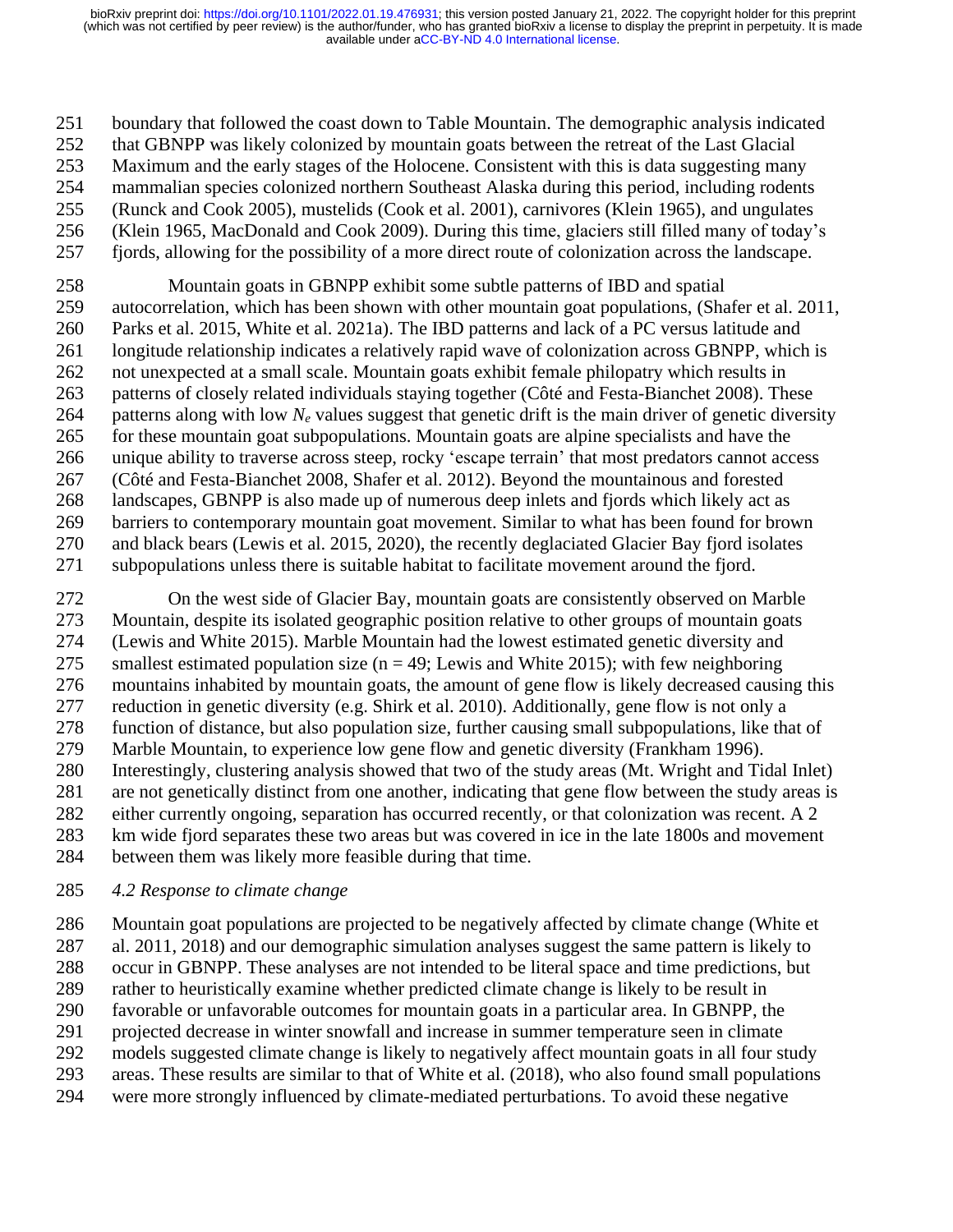outcomes, mountain goats must either adapt to this changing environment by adjusting daily activity budgets or move to more suitable habitat, which would likely mean moving higher in elevation (Moritz et al. 2008). While behavioral adaptations are an important mechanism that can enable mountain goats to adapt to a changing climate, we have limited understanding of their ability to adapt or behaviorally mitigate these changes. The ability to move to more suitable habitat becomes increasingly important as less habitat is available. Unfortunately, the cost of travel across the landscape will likely increase because of climate change (Figure 3), further highlighting the negative impact that climate change will have on mountain goats.

 Surprisingly, genetic variation was correlated more with Euclidean distance than LCP distance (Table S3). The LCP is reflective of the contemporary landscape and climatic patterns, which often correlates better than geographic distance in mountain goats (Shirk et al. 2010, Shafer et al. 2012). This correlation between genetic variation and Euclidean distance rather than LCP distance variation supports our assertation that historical patterns of colonization are the primary drivers of contemporary genetic patterns. During past glaciation events, ice filled the fjords, allowing for a more direct route of colonization: this is reflected in the Euclidean distances, all of which encompass the fjords when comparing the Mt. Wright to Marble Mountain subpopulations, for example. Since the ice has retreated, the landscape and movement corridors have changed and main fjord which allowed for the direct route is no longer traversable, thus explaining the lack of correlation between contemporary LCP and genetic variation. Any contemporary and future movement, however, will rely on the current landscape and corridors (e.g. Shafer et al. 2012, Wolf et al. 2020); thus we would expect the future LCP analysis to be more important for predicting future mountain goat connectivity. Additional research on shifts in mountain goat movement across the landscape would be valuable for further understanding how climate change will impact populations in Southeast Alaska. One limitation to note is that locations were used from samples collected during late winter-summer which potentially missed the full range of mountain goat habitat. For future studies on climate-induced changes in mountain goat habitat, we suggest collecting representative year-round samples and designing a complex model that incorporates finer-scale, climate-sensitive behavioral strategies to thermal stress, explicitly considers seasonal differences in ecology and distribution, and considers local climates and associated trajectories. Nevertheless, we feel that this model does provide valuable insight into future climatic changes that will affect mountain goat survival and movement across the landscape.

 Movement corridors are crucial for maintaining connectivity and gene flow for isolated subpopulations on patchy landscapes (Taylor et al. 1993, Kahilainen et al. 2014, Schlaepfer et al. 2018). Connectivity across a landscape can be obstructed by the addition of roads or development which have been found to hinder mountain goat movement (Shirk et al. 2010). The construction of new trails or increased tourism could also affect the landscape connectivity for mountain goats and should be considered when making management decisions. Ecological niche modeling suggested that the climate envelope mountain goats currently use in this area will be greatly reduced and shifted, and may increase the cost of travel (i.e. connectivity) will increase. With the incorporation of genetic information to the current knowledge of population dynamics of mountain goats on a small scale, land managers can make more informed decisions to minimize the disturbance on subpopulations of mountain goats that are more vulnerable to disturbance.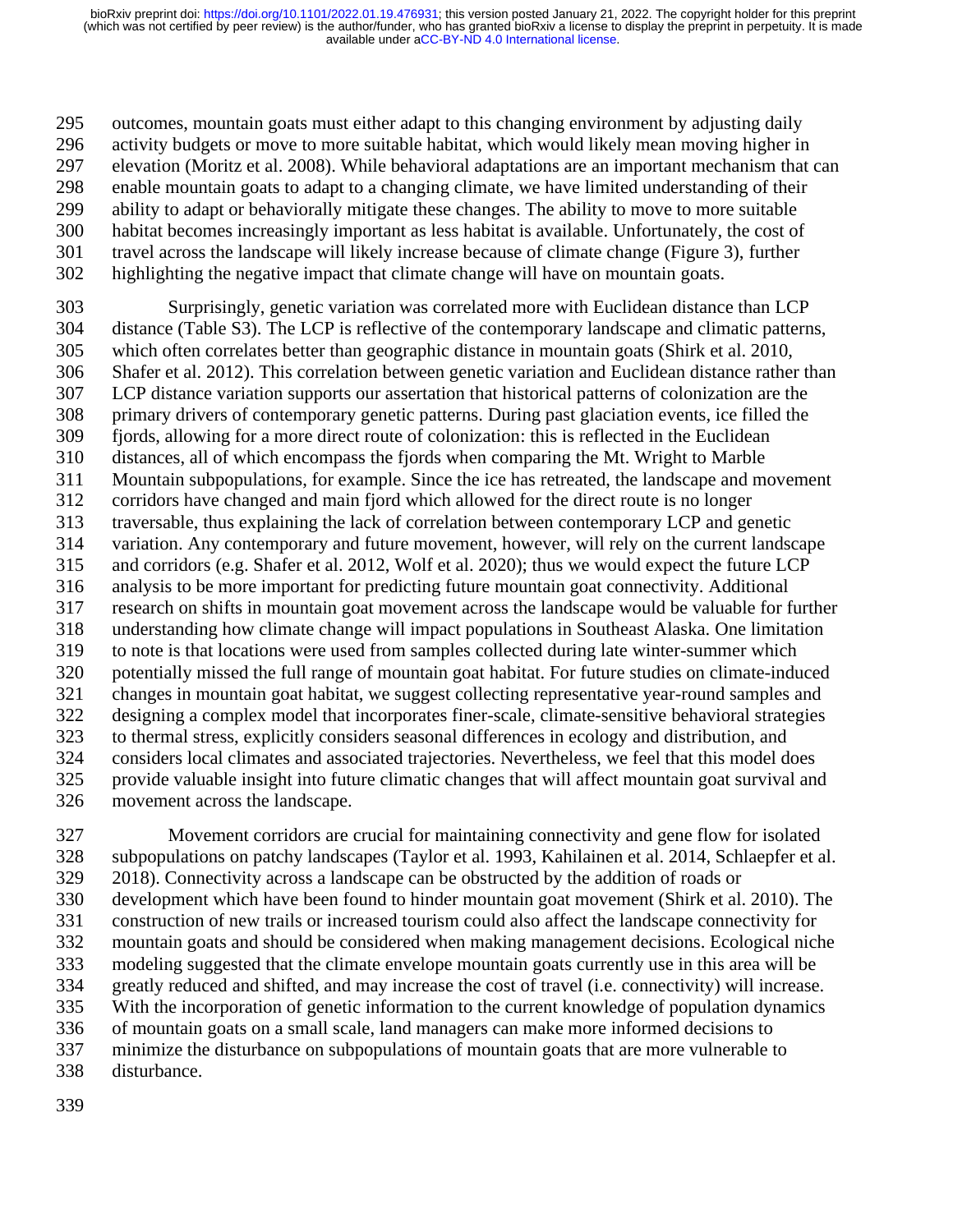### **CRediT authorship contribution statement**

- **Kiana B. Young:** Conceptualization, Methodology, Software, Validation, Formal analysis,
- Investigation, Resources, Data Curation, Writing Original Draft, Writing Review & Editing,
- Visualization, Project administration. **Tania M. Lewis:** Conceptualization, Writing Review &
- Editing, Supervision, Project administration, Funding acquisition. **Kevin S. White:**
- Methodology, Writing Review & Editing. **Aaron B. A. Shafer:** Conceptualization,
- Methodology, Resources, Writing Review & Editing, Supervision, Project administration,
- Funding acquisition.

### **Declaration of competing interest**

The authors declare they have no conflict of interest.

### **Acknowledgements**

- This work was funded by the CFI-JELF (36905; A.B.A.S.), Compute Canada Resources for
- Research Groups (GME-665-01; A.B.A.S.), NSERC Discovery Grant (A.B.A.S.: RGPIN-2017-
- 03934) and Ontario Early Researcher Award (A.B.A.S.: ER18-14-209). This research was
- conducted in collaboration with Trent University, the National Park Service, and Alaska
- Department of Fish & Game. Thank you to the Glacier Bay National Park and Preserve boat
- captains for providing us with safe transport to our study areas. We are also deeply grateful for
- the citizen scientists for their assistance in collecting samples in areas that we were not able to
- access.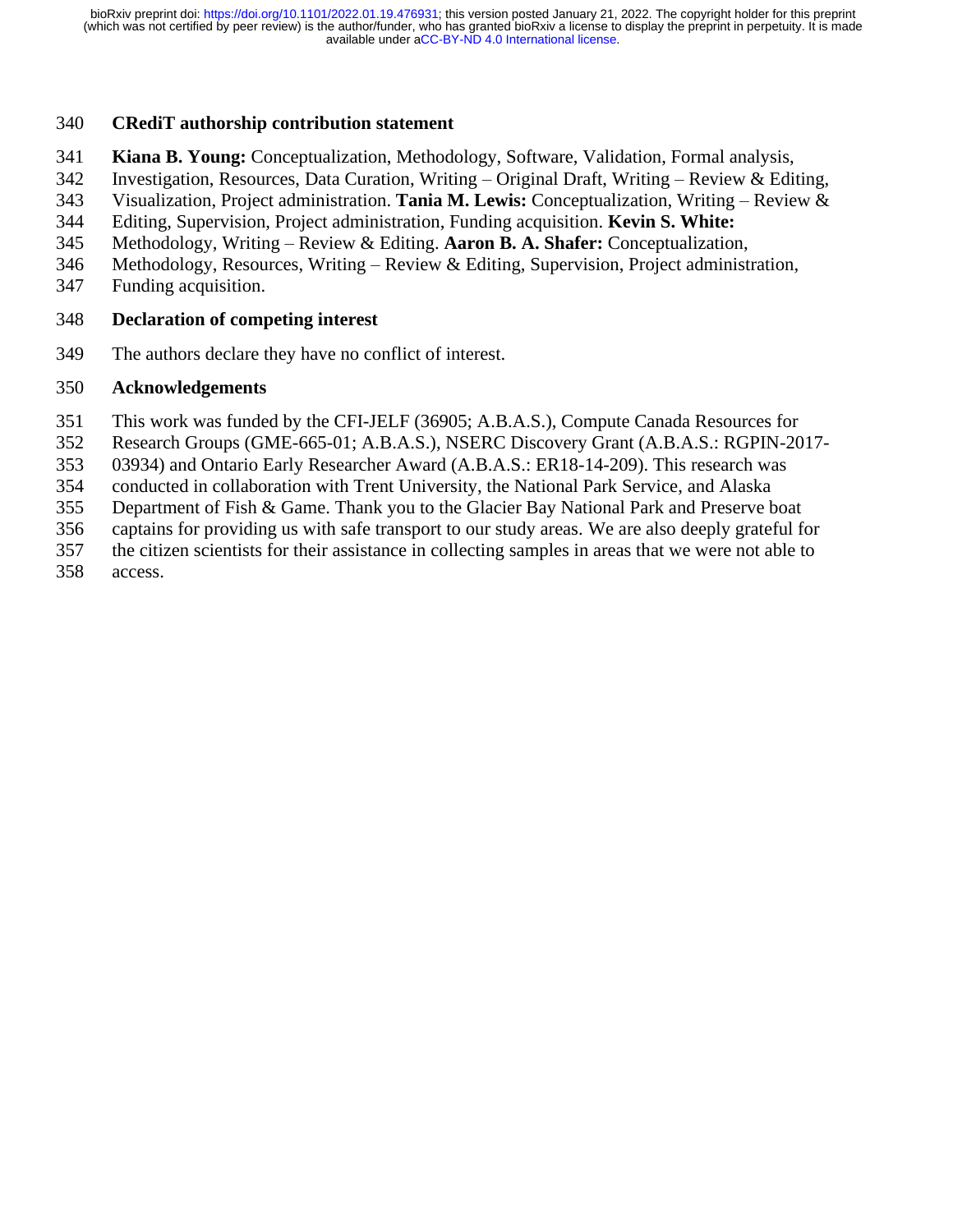#### **REFERENCES**

- Antonelli, A., W. D. Kissling, S. G. A. Flantua, M. A. Bermúdez, A. Mulch, A. N. Muellner- riehl, H. Kreft, H. P. Linder, C. Badgley, J. Fjeldså, S. A. Fritz, C. Rahbek, F. Herman, H. Hooghiemstra, and C. Hoorn. 2018. Geological and climatic influences on mountain biodiversity. Nature Geoscience 11:718–725.
- Baltazar-Soares, M., J. D. Klein, S. M. Correia, T. Reischig, A. Taxonera, S. M. Roque, L. Dos Passos, J. Durão, J. P. Lomba, H. Dinis, S. J. K. Cameron, V. A. Stiebens, and C. Eizaguirre. 2020. Distribution of genetic diversity reveals colonization patterns and philopatry of the loggerhead sea turtles across geographic scales. Scientific Reports 10.
- Bibi, F., and W. Kiessling. 2015. Continuous evolutionary change in Plio-Pleistocene mammals of eastern Africa. Proceedings of the National Academy of Sciences of the United States of America 112:10623–10628.
- Boggs, K., S. C. Klein, J. Grunblatt, T. Boucher, B. Koltun, M. Sturdy, and G. P. Streveler. 2010. Alpine and subalpine vegetation chronosequences following deglaciation in coastal Alaska. Arctic, Antarctic, and Alpine Research 42:385–395.
- Bouzat, J. L. 2010. Conservation genetics of population bottlenecks: The role of chance, selection, and history. Conservation Genetics 11:463–478.
- Connor, C., G. Streveler, A. Post, D. Monteith, and W. Howell. 2009. The Neoglacial landscape and human history of Glacier Bay, Glacier Bay National Park and Preserve, southeast Alaska, USA. The Holocene 19:381–393.
- Cook, J. A., A. L. Bidlack, C. J. Conroy, J. R. Demboski, M. A. Fleming, A. M. Runck, K. D. Stone, and S. O. MacDonald. 2001. A phylogeographic perspective on endemism in the Alexander Archipelago of southeast Alaska. Biological Conservation 97:215–227.
- Cornuet, J. M., P. Pudlo, J. Veyssier, A. Dehne-Garcia, M. Gautier, R. Leblois, J. M. Marin, and A. Estoup. 2014. DIYABC v2.0: A software to make approximate Bayesian computation inferences about population history using single nucleotide polymorphism, DNA sequence and microsatellite data. Bioinformatics 30:1187–1189.
- Côté, S. D., and M. Festa-Bianchet. 2008. Mountain Goats: Ecology, Behavior, and Conservation of an Alpine Ungulate. Island Press, Washington D.C.
- Coulon, A. 2010. Genhet: An easy-to-use R function to estimate individual heterozygosity. Molecular Ecology Resources 10:167–169.
- Csilléry, K., M. G. B. Blum, O. E. Gaggiotti, and O. François. 2010. Approximate Bayesian Computation (ABC) in practice. Trends in Ecology and Evolution 25:410–418.
- Do, C., R. S. Waples, D. Peel, G. M. Macbeth, B. J. Tillett, and J. R. Ovenden. 2014. NeEstimator v2: Re-implementation of software for the estimation of contemporary effective population size (Ne) from genetic data. Molecular Ecology Resources 14:209–214.
- Donner, L. J., B. L. Wyman, R. S. Hemler, L. W. Horowitz, Y. Ming, M. Zhao, J. C. Golaz, P. Ginoux, S. J. Lin, M. D. Schwarzkopf, J. Austin, G. Alaka, W. F. Cooke, T. L. Delworth, S. M. Freidenreich, C. T. Gordon, S. M. Griffies, I. M. Held, W. J. Hurlin, S. A. Klein, T. R.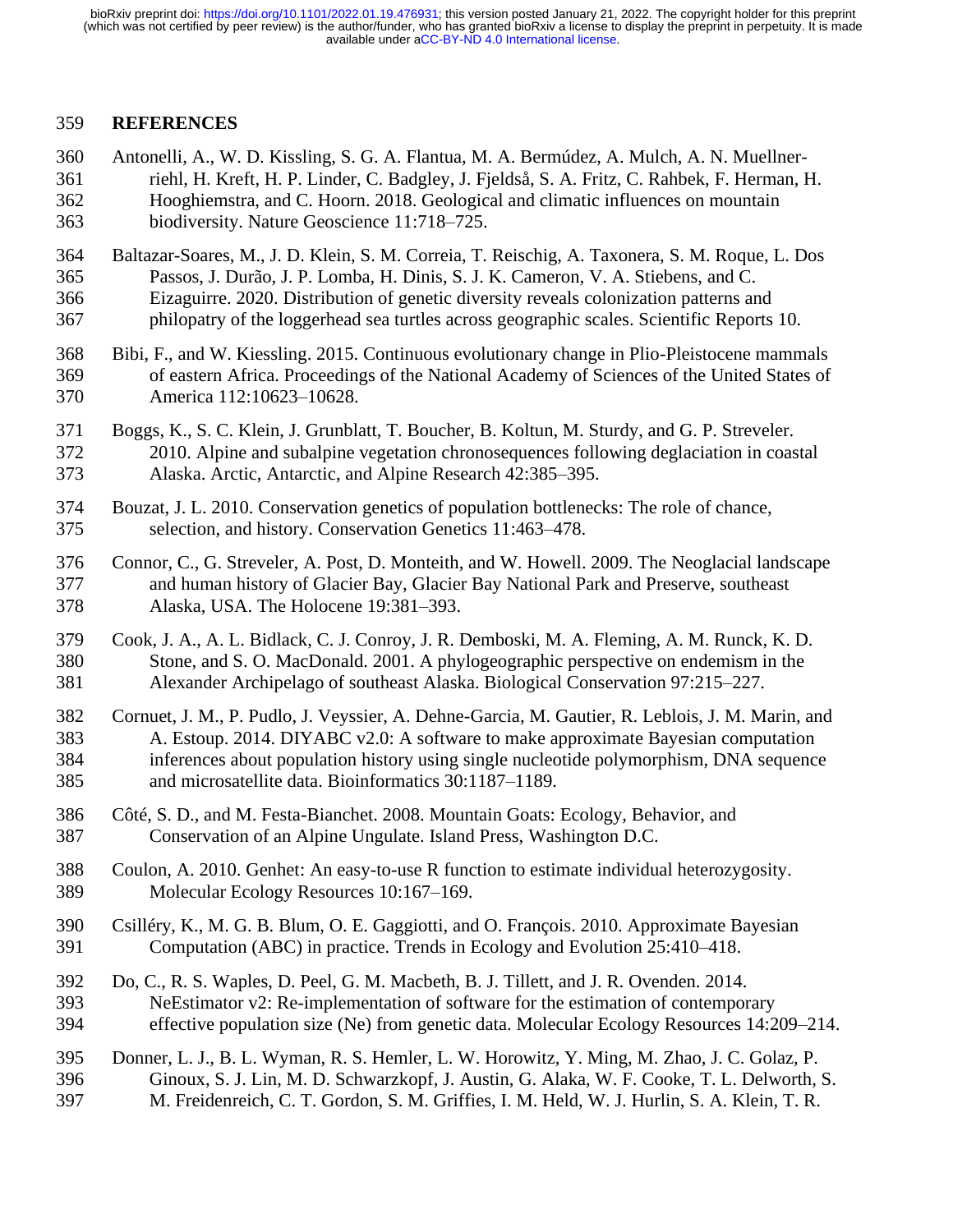| 398 | Knutson, A. R. Langenhorst, H. C. Lee, Y. Lin, B. I. Magi, S. L. Malyshev, P. C. D. Milly,       |
|-----|--------------------------------------------------------------------------------------------------|
| 399 | V. Naik, M. J. Nath, R. Pincus, J. J. Ploshay, V. Ramaswamy, C. J. Seman, E. Shevliakova,        |
| 400 | J. J. Sirutis, W. F. Stern, R. J. Stouffer, R. J. Wilson, M. Winton, A. T. Wittenberg, and F.    |
| 401 | Zeng. 2011. The dynamical core, physical parameterizations, and basic simulation                 |
| 402 | characteristics of the atmospheric component AM3 of the GFDL global coupled model                |
| 403 | CM3. Journal of Climate 24:3484-3519.                                                            |
| 404 | van Etten, J. 2017. R package gdistance: Distances and routes on geographical grids. Journal of  |
| 405 | Statistical Software 76:1-21.                                                                    |
| 406 | Evanno, G., S. Regnaut, and J. Goudet. 2005. Detecting the number of clusters of individuals     |
| 407 | using the software STRUCTURE: A simulation study. Molecular Ecology 14:2611-2620.                |
| 408 | Falush, D., M. Stephens, and J. K. Pritchard. 2003. Inference of population structure using      |
| 409 | multilocus genotype data: Linked loci and correlated allele frequencies. Genetics 164:1567-      |
| 410 | 1587.                                                                                            |
| 411 | Falush, D., M. Stephens, and J. K. Pritchard. 2007. Inference of population structure using      |
| 412 | multilocus genotype data: Dominant markers and null alleles. Molecular Ecology Notes             |
| 413 | $7:574 - 578.$                                                                                   |
| 414 | Frankham, R. 1996. Relationship of Genetic Variation to Population Size in Wildlife.             |
| 415 | Conservation Biology 10:1500-1508.                                                               |
| 416 | Galpern, P., M. Manseau, P. Hettinga, K. Smith, and P. Wilson. 2012. Allelematch: An R           |
| 417 | package for identifying unique multilocus genotypes where genotyping error and missing           |
| 418 | data may be present. Molecular Ecology Resources 12:771-778.                                     |
| 419 | Goslee, S. C., and D. L. Urban. 2007. The ecodist package for dissimilarity-based analysis of    |
| 420 | ecological data. Journal of Statistical Software 22:1-19.                                        |
| 421 | Hamel, S., S. D. Côté, K. G. Smith, and Fest. 2006. Population dynamics and harvest potential of |
| 422 | mountain goat herds in Alberta. Journal of Wildlife Management 70:1044-1053.                     |
| 423 | Hardy, O. J., and X. Vekemans. 2002. SPAGeDi: a versatile computer program to analyse spatial    |
| 424 | genetic structure at the individual or population levels. Molecular Ecology Notes 2:618–         |
| 425 | 620.                                                                                             |
| 426 | Hewitt, G. M. 1999. Post-glacial re-colonization of European biota. Biological Journal of the    |
| 427 | Linnean Society 68:87–112.                                                                       |
| 428 | Hubisz, M. J., D. Falush, M. Stephens, and J. K. Pritchard. 2009. Inferring weak population      |
| 429 | structure with the assistance of sample group information. Molecular Ecology Resources           |
| 430 | 9:1322-1332.                                                                                     |
| 431 | Hultén, E. 1937. Outline of the History of Arctic and Boreal Biota during the Quarternary        |
| 432 | Period. Lehre J Cramer, New York.                                                                |
| 433 | Jombart, T. 2008. adegenet: a R package for the multivariate analysis of genetic markers.        |
| 434 | Bioinformatics 24:1403-1405.                                                                     |
| 435 | Kahilainen, A., M. Puurtinen, and J. S. Kotiaho. 2014. Conservation implications of species-     |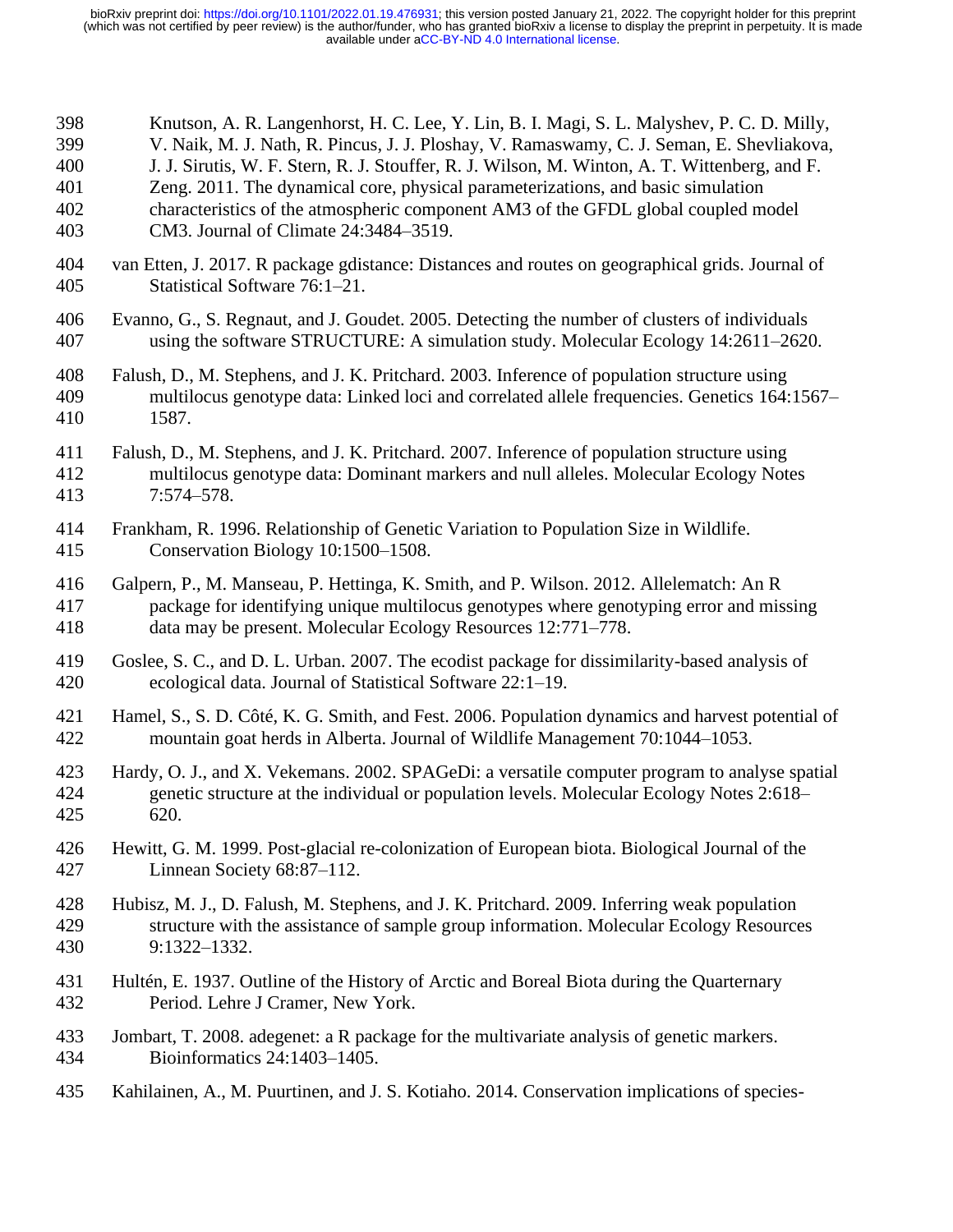- genetic diversity correlations. Global Ecology and Conservation 2:315–323.
- Kearse, M., R. Moir, A. Wilson, S. Stones-Havas, M. Cheung, S. Sturrock, S. Buxton, A.
- Cooper, S. Markowitz, C. Duran, T. Thierer, B. Ashton, P. Meintjes, and A. Drummond. 2012. Geneious Basic: An integrated and extendable desktop software platform for the
- organization and analysis of sequence data. Bioinformatics 28:1647–1649.
- 
- Kimura, M., and G. H. Weiss. 1964. The stepping stone model of population structure and the decrease of genetic correlation with distance. Genetics 49:561–576.
- Klein, D. R. 1965. Postglacial Distribution Patterns of Mammals in the Southern Coastal Regions of Alaska. Arctic 18:7–20.
- Lewis, T. M., S. Pyare, and K. J. Hundertmark. 2015. Contemporary genetic structure of brown bears (Ursus arctos) in a recently deglaciated landscape. Journal of Biogeography 42:1701– 1713.
- Lewis, T. M., and K. S. White. 2015. Distribution and abundance of mountain goats in Glacier Bay National Park and Preserve. Fort Collins, Colorado.
- Lewis, T., G. Roffler, A. Crupi, R. Maraj, and N. Barten. 2020. Unraveling the mystery of the glacier bear: Genetic population structure of black bears (Ursus americanus) within the range of a rare pelage type. Ecology and Evolution 10:7654–7668.
- Lister, A. M. 2004. The impact of Quaternary Ice Ages on mammalian evolution. Philosophical Transactions of the Royal Society B: Biological Sciences 359:221–241.
- Lomolino, M. V., B. R. Riddle, and R. J. Whittaker. 2017. Biogeography: Biological Diversity Across Space and Time. Sinauer Associates, Inc., Sunderland, MA.
- MacDonald, S. O., and J. A. Cook. 2009. Recent Mammals of Alaska. University of Alaska Press, Fairbanks, AK.
- Martchenko, D., R. Chikhi, and A. B. A. Shafer. 2020. Genome assembly and analysis of the north American mountain goat (Oreamnos americanus) reveals species-level responses to extreme environments. G3: Genes, Genomes, Genetics 10:437–442.
- Milner, A. M., C. L. Fastie, F. S. Chapin, D. R. Engstrom, and L. C. Sharman. 2007. Interactions and linkages among ecosystems during landscape evolution. BioScience 57:237–247.
- Moritz, C., J. L. Patton, C. J. Conroy, J. L. Parra, G. C. White, and S. R. Beissinger. 2008. Impact of a century of climate change on small-mammal communities in Yosemite National Park, USA. Science 322:261–264.
- Newman, E. A. 2019. Disturbance ecology in the anthropocene. Frontiers in Ecology and Evolution 7:1–6.
- Van Oosterhout, C., W. F. Hutchinson, D. P. M. Wills, and P. Shipley. 2004. MICRO-CHECKER: Software for identifying and correcting genotyping errors in microsatellite
- Parks, L. C., D. O. Wallin, S. A. Cushman, and B. H. McRae. 2015. Landscape-level analysis of mountain goat population connectivity in Washington and southern British Columbia.

data. Molecular Ecology Notes 4:535–538.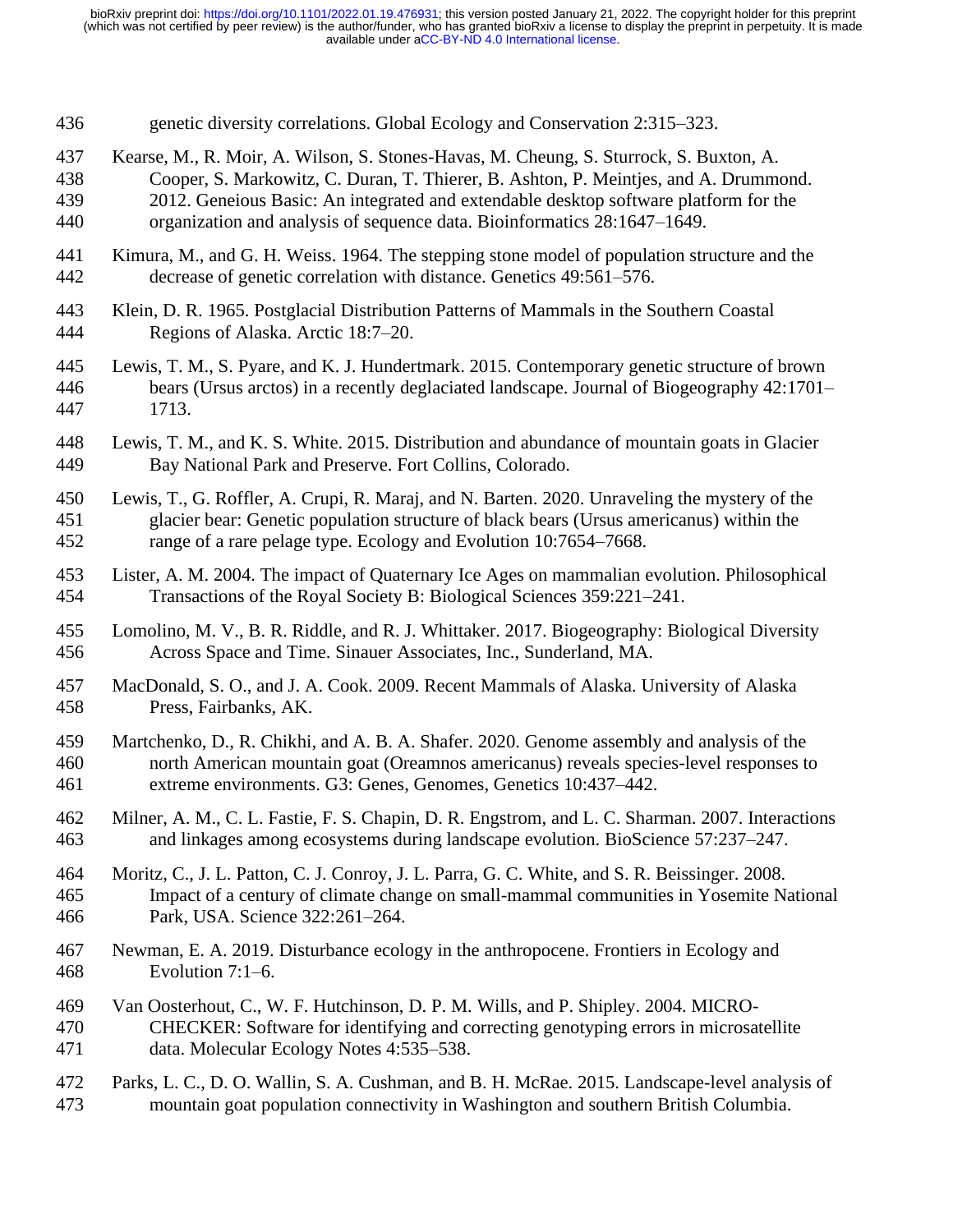- Conservation Genetics 16:1195–1207.
- Pearson, O. M. 2013. Hominin evolution in the Middle-late Pleistocene: Fossils, adaptive scenarios, and alternatives. Current Anthropology 54:221–233.
- Phillips, S. B., V. P. Aneja, D. Kang, and S. P. Arya. 2006. Maximum entropy modeling of species geographic distributions. Ecological Modelling 6:231–252.
- Pielou, E. 1991. After the Ice Age: the Return of Life to Glaciated North America. University of Chicago Press, Chicago.
- Poole, K. G., D. M. Reynolds, G. Mowat, and D. Paetkau. 2011. Estimating mountain goat abundance using DNA from fecal pellets. Journal of Wildlife Management 75:1527–1534.
- Pritchard, J. K., M. Stephens, and P. Donnelly. 2000. Inference of population structure using multilocus genotype data. Genetics 155:945–959.
- Puechmaille, S. J. 2016. The program structure does not reliably recover the correct population structure when sampling is uneven: Subsampling and new estimators alleviate the problem. Molecular Ecology Resources 16:608–627.
- Puzachenko, A. Y., and A. K. Markova. 2019. Evolution of mammal species composition and species richness during the Late Pleistocene - Holocene transition in Europe: A general view at the regional scale. Quaternary International 530–531:88–106.
- Rice, C. G. 2008. Seasonal altitudinal movements of mountain goats. Journal of Wildlife Management 72:1706–1716.
- Rousset, F. 2008. GENEPOP'007: A complete re-implementation of the GENEPOP software for Windows and Linux. Molecular Ecology Resources 8:103–106.
- Runck, A. M., and J. A. Cook. 2005. Postglacial expansion of the southern red-backed vole (Clethrionomys gapperi) in North America. Molecular Ecology 14:1445–1456.
- Schlaepfer, D. R., B. Braschler, H. P. Rusterholz, and B. Baur. 2018. Genetic effects of anthropogenic habitat fragmentation on remnant animal and plant populations: a meta-analysis. Ecosphere 9:1–17.
- Shafer, A. B. A., S. D. Côté, and D. W. Coltman. 2011. Hot spots of genetic diversity descended from multiple Pleistocene refugia in an alpine ungulate. Evolution 65:125–138.
- Shafer, A. B. A., C. I. Cullingham, S. D. Côté, and D. W. Coltman. 2010. Of glaciers and refugia : a decade of study sheds new light on the phylogeography of northwestern North America. Molecular Ecology 19:4589–4621.
- Shafer, A. B. A., J. M. Northrup, K. S. White, M. S. Boyce, S. D. Côté, and D. W. Coltman. 2012. Habitat selection predicts genetic relatedness in an alpine ungulate. Ecology 93:1317– 1329.
- Shirk, A. J., D. O. Wallin, S. A. Cushman, C. G. Rice, and K. I. Warheit. 2010. Inferring landscape effects on gene flow: A new model selection framework. Molecular Ecology 19:3603–3619.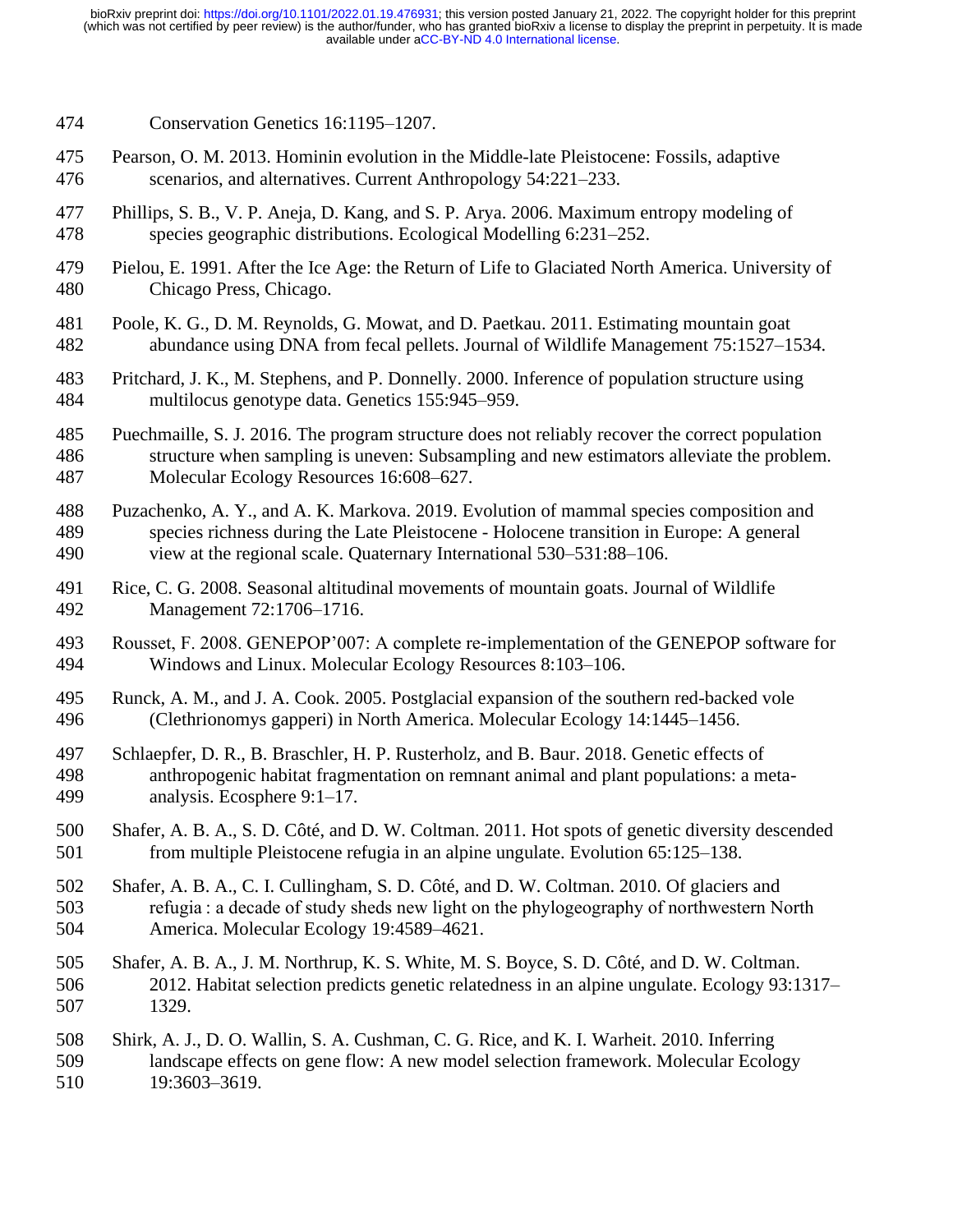- Shukla, P. R., J. Skea, E. C. Buendia, V. Masson-Delmotte, H.-O. Pörtner, D. C. Roberts, P.
- Zhai, R. Slade, S. Connors, R. van Diemen, M. Ferrat, E. Haughey, S. Luz, S. Neogi, M.
- Pathak, J. Petzold, J. P. Pereira, P. Vyas, E. Huntley, K. M. Kissick, and J. Malley. 2019.
- IPCC, 2019: Climate Change and Land: an IPCC special report on climate change,
- desertification, land degradation, sustainable land management, food security, and greenhouse gas fluxes in terrestrial ecosystems.
- Stronen, A. V., L. Iacolina, and A. Ruiz-Gonzalez. 2019. Rewilding and conservation genomics: How developments in (re)colonization ecology and genomics can offer mutual benefits for understanding contemporary evolution. Global Ecology and Conservation 17:e00502.
- Svenning, J., W. L. Eiserhardt, S. Normand, A. Ordonez, and B. Sandel. 2015. The Influence of Paleoclimate on Present-Day Patterns in Biodiversity and Ecosystems.
- Taylor, P. D., L. Fahrig, K. Henein, and G. Merriam. 1993. Connectivity Is a Vital Element of Landscape Structure. Oikos 68:571–573.
- Wang, T., A. Hamann, D. Spittlehouse, and C. Carroll. 2016. Locally downscaled and spatially customizable climate data for historical and future periods for North America. PLoS ONE 11:1–17.
- White, K. S., D. P. Gregovich, and T. Levi. 2018. Projecting the future of an alpine ungulate under climate change scenarios. Global Change Biology 24:1136–1149.
- White, K. S., T. Levi, J. Breen, M. Britt, J. Merondun, D. Martchenko, Y. N. Shakeri, B. Porter, and A. B. A. Shafer. 2021a. Integrating Genetic Data and Demographic Modeling to Facilitate Conservation of Small , Isolated Mountain Goat Populations. Journal of Wildlife Management 85:271–282.
- White, K. S., G. W. Pendleton, D. Crowley, H. J. Griese, K. J. Hundertmark, T. McDonough, L. Nichols, M. Robus, C. A. Smith, and J. W. Schoen. 2011. Mountain goat survival in coastal Alaska: Effects of age, sex, and climate. Journal of Wildlife Management 75:1731–1744.
- White, K. S., G. W. Pendleton, and J. N. Waite. 2016. Development of an aerial survey population estimation technique for mountain goats in Alaska. Juneau.
- White, K. S., D. E. Watts, and K. B. Beckmen. 2021b. Helicopter-Based Chemical Immobilization of Mountain Goats in Coastal Alaska. Wildlife Society Bulletin:1–12.
- Wolf, J. F., K. D. Kriss, K. M. MacAulay, and A. B. A. Shafer. 2020. Panmictic population
- genetic structure of northern British Columbia mountain goats (Oreamnos americanus) has implications for harvest management. Conservation Genetics.
-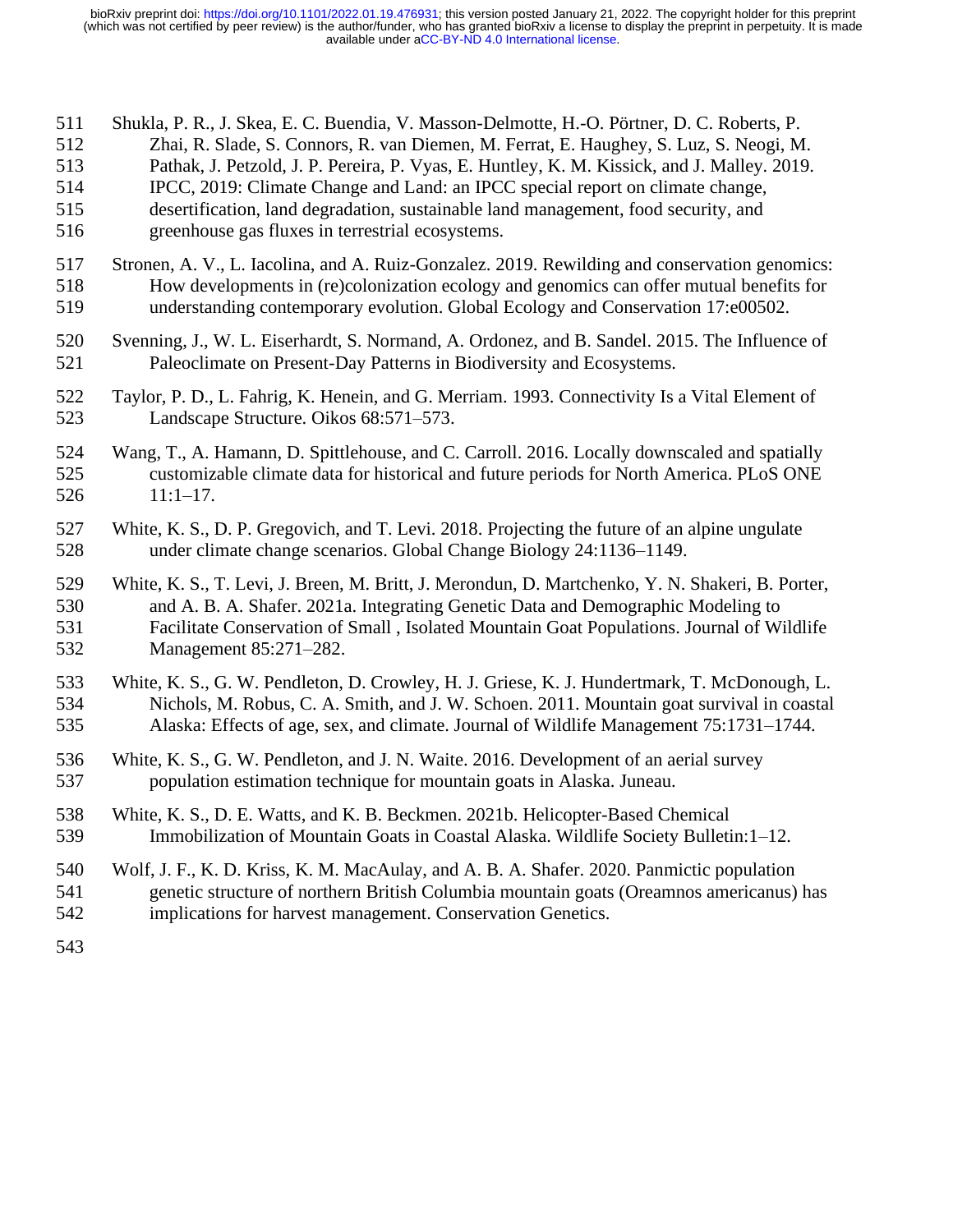## 544 **Tables and Figures**

545 Table 1. Diversity statistics for mountain goats in four sampling areas in Glacier Bay National

- 546 Park, Alaska ( $n = 68$ ). Data were generated using Genalex v6.503 and NeEstimator v2.1.
- 547

| Sampling<br>area   | No. of<br>samples | Assigned<br>pop         | Mean<br>$q$ -value | <i>Observed</i><br>heterozygosity | Expected<br>heterozygosity | $F_{IS}$         | $N_e$<br>$(95\% CI)$ |
|--------------------|-------------------|-------------------------|--------------------|-----------------------------------|----------------------------|------------------|----------------------|
| Marble<br>Mountain | 25                | Marble<br>Mtn           | 0.87               | $0.19 \pm 0.049$                  | $0.24 + 0.056$             | $0.18 \pm 0.078$ | $6.6 - 50.7$         |
| Mt Wright          | 10                | TidalInlet/<br>MtWright | 0.76               | $0.34 + 0.050$                    | $0.36 \pm 0.054$           | $0.02 \pm 0.044$ | $8.3-\infty$         |
| Table<br>Mountain  | 14                | <b>Table Mtn</b>        | 0.92               | $0.32 + 0.069$                    | $0.34 + 0.047$             | $0.07 \pm 0.126$ | $2.5-\infty$         |
| Tidal Inlet        | 19                | TidalInlet/<br>MtWright | 0.82               | $0.30 + 0.052$                    | $0.33 + 0.045$             | $0.17 \pm 0.095$ | $5.5 - 21.5$         |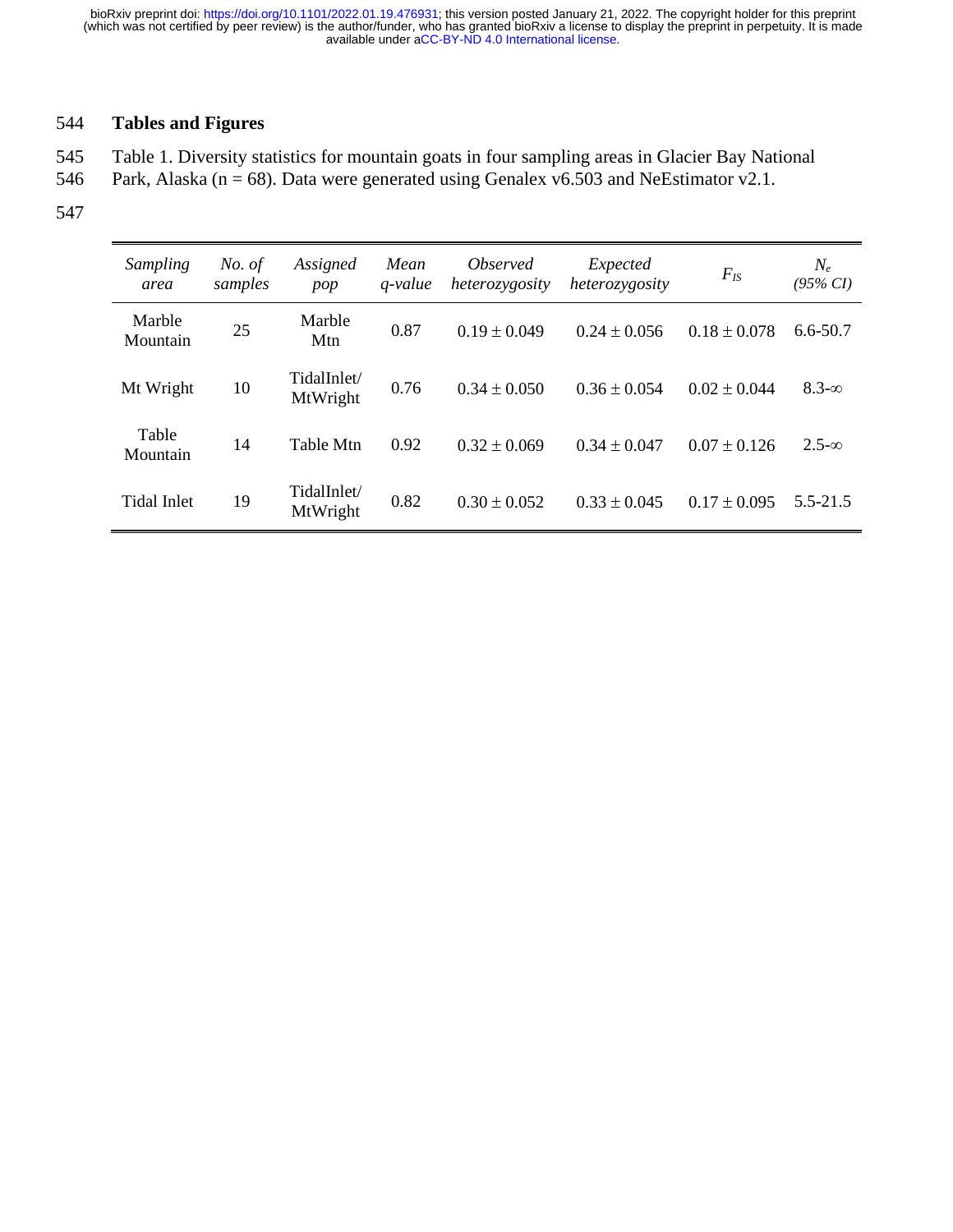| 548 |                                                                                                  |  |  |  |
|-----|--------------------------------------------------------------------------------------------------|--|--|--|
|     | Table 2. Pairwise Nei's D (lower matrix) and $F_{ST}$ (upper matrix) for mountain goats in eight |  |  |  |

549 sampling areas in and around Glacier Bay National Park, Alaska and  $(n = 137)$ . Data were generated using SPAGeDi v1.5d.

generated using SPAGeDi v1.5d.

|                    | Yakutat | <b>Chilkat</b> | <b>GLB</b>                   | <b>Marble</b><br>Mtn | Mt<br>Wright | Muir                         | <b>Table</b><br>Mtn | Tidal<br>Inlet |
|--------------------|---------|----------------|------------------------------|----------------------|--------------|------------------------------|---------------------|----------------|
| Yakutat            |         | 0.2176         | 0.0966                       | 0.209                | 0.1416       | 0.1097                       | 0.1049              | 0.2159         |
| Chilkat            | 0.1361  |                | 0.052                        | 0.209                | 0.1243       | 0.1861                       | 0.1511              | 0.1582         |
| <b>GLB</b>         | 0.1094  | 0.047          | $\qquad \qquad \blacksquare$ | 0.1189               | 0.0657       | 0.0258                       | 0.1081              | 0.1042         |
| Marble Mtn         | 0.1283  | 0.124          | 0.0829                       |                      | 0.1439       | 0.2364                       | 0.2589              | 0.1851         |
| Mt Wright          | 0.1363  | 0.0679         | 0.0494                       | 0.0857               |              | 0.0664                       | 0.1355              | 0.1105         |
| Muir               | 0.0948  | 0.1353         | 0.048                        | 0.1562               | 0.0666       | $\qquad \qquad \blacksquare$ | 0.1461              | 0.1183         |
| Table Mtn          | 0.0924  | 0.0939         | 0.0913                       | 0.1766               | 0.0985       | 0.1104                       |                     | 0.169          |
| <b>Tidal Inlet</b> | 0.1019  | 0.0835         | 0.0807                       | 0.1026               | 0.0285       | 0.0668                       | 0.0988              | -              |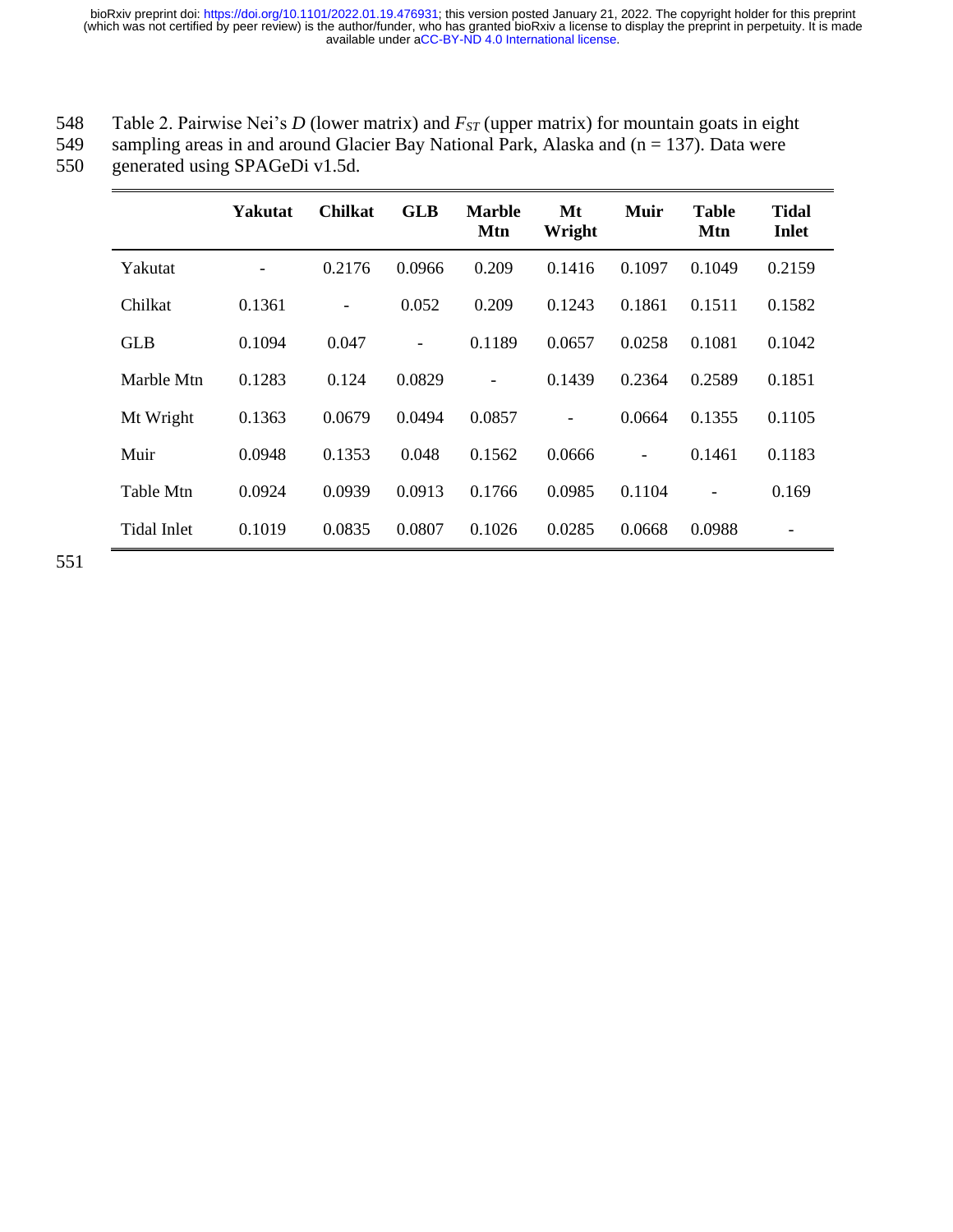Table 3. Projected mountain goat population response to climate change over a 65-year period (2020-2085) for four subpopulations in Glacier Bay National Park, Alaska (total n = 68, Marble 554 Mountain = 49, Mount Wright = 244, Table Mountain = 208, Tidal Inlet = 214). Subpopulations were simulated 1000 times under five global climate models (GCM) each with two emission scenarios (RCP 4.5 and 8.5). Initial population sizes were determined based on aerial surveys conducted in 2012 and corrected for sightability. Subpopulations were simulated 1,000 times each. *N* indicates the estimated population size of each study area.

|                | $%$ quasi-extinction (N<2) by 2085 |               |                            |                              | <b>Years to extinction</b> |                  |                 |                               |  |
|----------------|------------------------------------|---------------|----------------------------|------------------------------|----------------------------|------------------|-----------------|-------------------------------|--|
| <b>GCM</b>     | <b>Marble</b><br><b>Mtn</b>        | Mt.<br>Wright | <b>Table</b><br><b>Mtn</b> | <b>Tidal</b><br><i>Inlet</i> | Marble Mtn Mt. Wright      |                  | Table Mtn Inlet | <b>Tidal</b>                  |  |
| <b>RCP 4.5</b> |                                    |               |                            |                              |                            |                  |                 |                               |  |
| <b>CCS</b>     | 98.6                               | 62.2          | 37.6                       | 42.7                         | >65                        | $>65$            | $>65$           | >65                           |  |
| <b>GFDL</b>    | 100                                | 88.4          | 83.0                       | 62.5                         | 55.51±0.15                 | $>65$            | $>65$           | >65                           |  |
| <b>GISS</b>    | 0.0                                | 0.0           | 0.0                        | 0.0                          | >65                        | >65              | $>65$           | >65                           |  |
| <b>ISPL</b>    | 0.0                                | 0.0           | 0.0                        | 0.0                          | >65                        | >65              | >65             | >65                           |  |
| <b>MRI</b>     | 0.0                                | 0.0           | 0.0                        | 0.0                          | >65                        | $>65$            | $>65$           | $>65$                         |  |
| <b>RCP 8.5</b> |                                    |               |                            |                              |                            |                  |                 |                               |  |
| <b>CCS</b>     | 100                                | 100           | 100                        | 100                          | $45.02 \pm 0.09$           | 47.97±0.09       |                 | 49.93±0.10 50.59±0.09         |  |
| <b>GFDL</b>    | 100                                | 100           | 100                        | 100                          | 48.10±0.10                 | $52.12 \pm 0.10$ |                 | 54.17±0.10 52.00±0.10         |  |
| <b>GISS</b>    | 0.0                                | $0.0\,$       | 0.0                        | 0.0                          | >65                        | >65              | $>65$           | >65                           |  |
| <b>ISPL</b>    | 100                                | 100           | 100                        | 100                          | 52.14±0.09                 | $56.44 \pm 0.08$ |                 | $57.65\pm0.09$ $57.60\pm0.09$ |  |
| <b>MRI</b>     | 0.0                                | 0.0           | 0.0                        | 0.0                          | $>65$                      | $>65$            | >65             | >65                           |  |
|                |                                    |               |                            |                              |                            |                  |                 |                               |  |
| N              | 49                                 | 244           | 208                        | 214                          |                            |                  |                 |                               |  |

559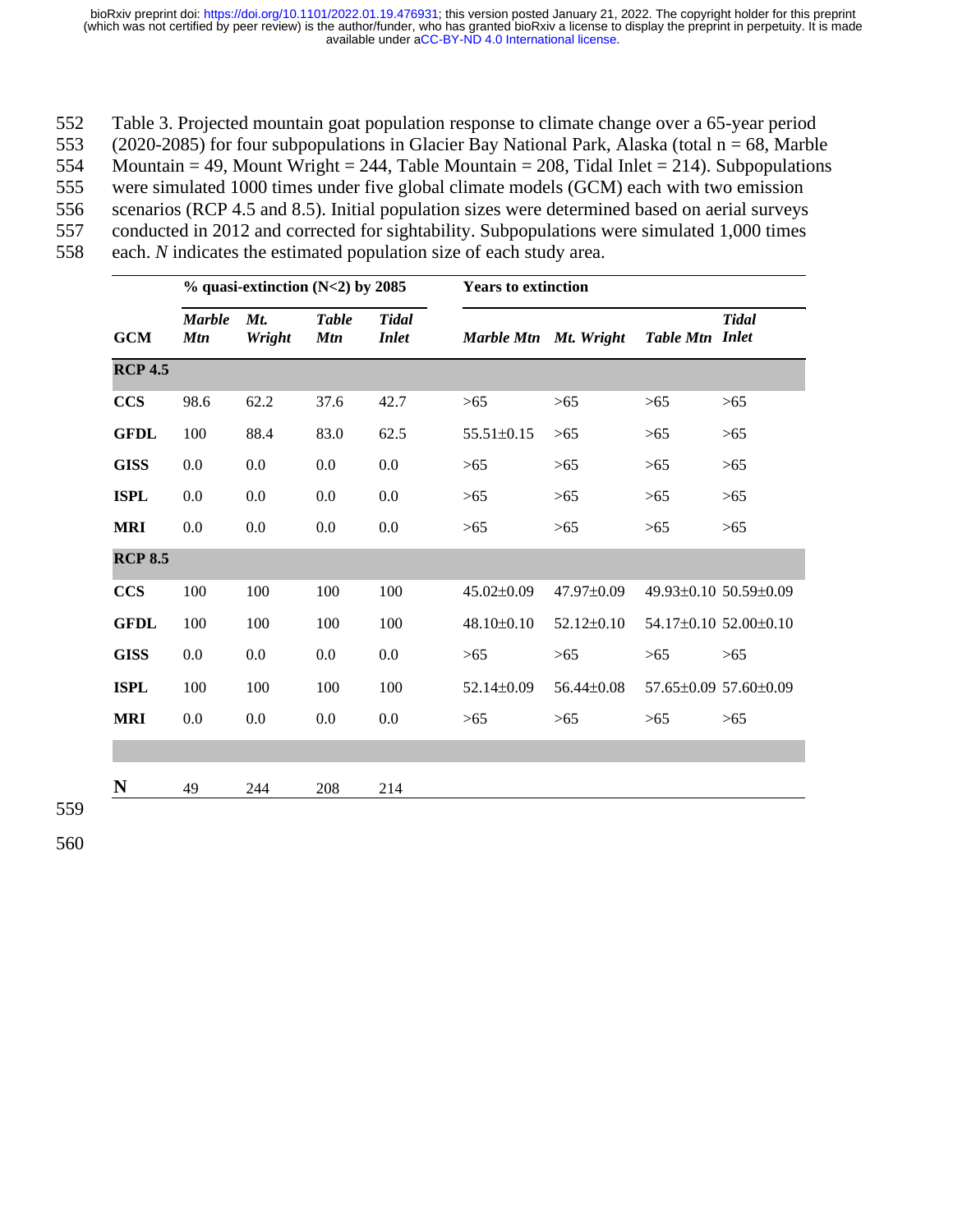

562 Figure 1. Map of mountain goat (*Oreamnos amercanus*) samples for Glacier Bay National Park,

- 563 Alaska analysis. The four focal study areas are indicated in bold. All other study areas (not in
- 564 bold) were used for demographic and admixture analysis.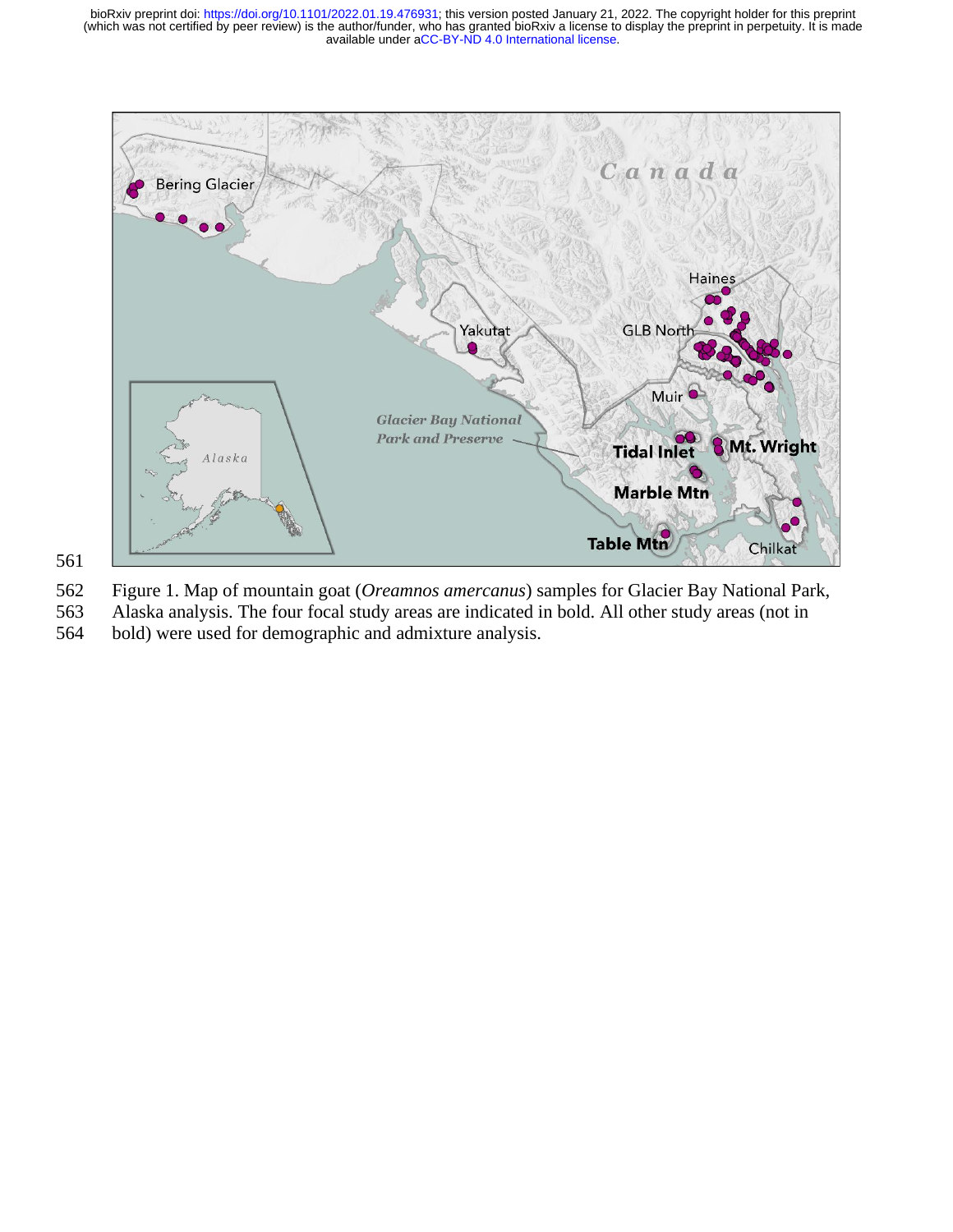

Figure 2. The population structure of mountain goats in and around Glacier Bay National Park

and Preserve. A) Principal Components Analysis (PCA) of mountain goats from four sampling

568 areas in Glacier Bay National Park, Alaska ( $n = 68$ ). The proportion of variance explained by

each axis is shown in parentheses. Subpopulations are delineated by color and ellipses. B)

Average STRUCTURE subpopulation assignments for mountain goats in each of the four study

areas in Glacier Bay National Park, Alaska and areas surrounding Glacier Bay. Pie charts

indicate the q-value assignments for each K=5. The four GBNPP sampling areas are indicated in

bold.